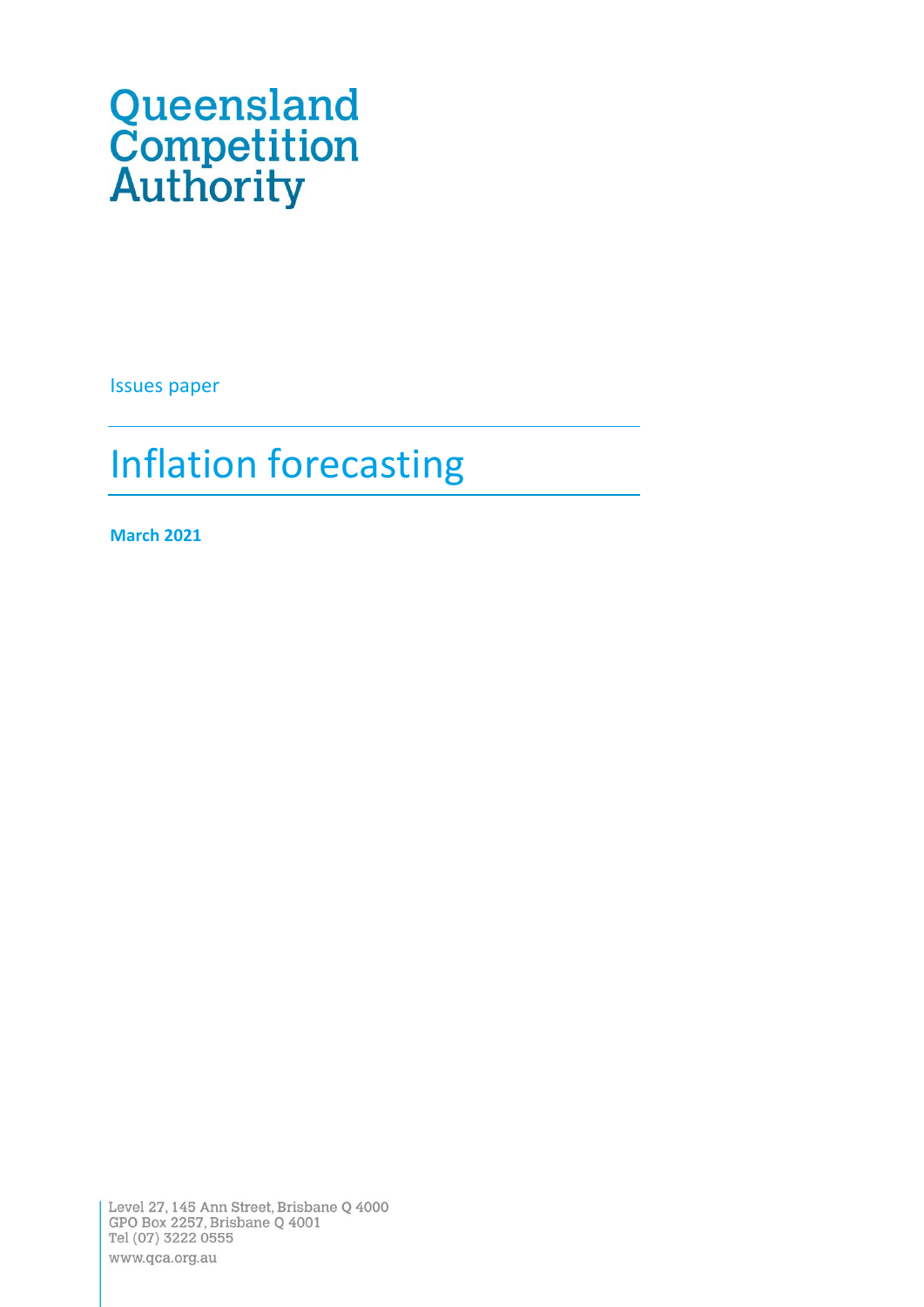### © Queensland Competition Authority 2021

The Queensland Competition Authority supports and encourages the dissemination and exchange of information. However, copyright protects this document.

2 electronically but only if it is recognised as the owner of the copyright and this material remains unaltered.The Queensland Competition Authority has no objection to this material being reproduced, made available online or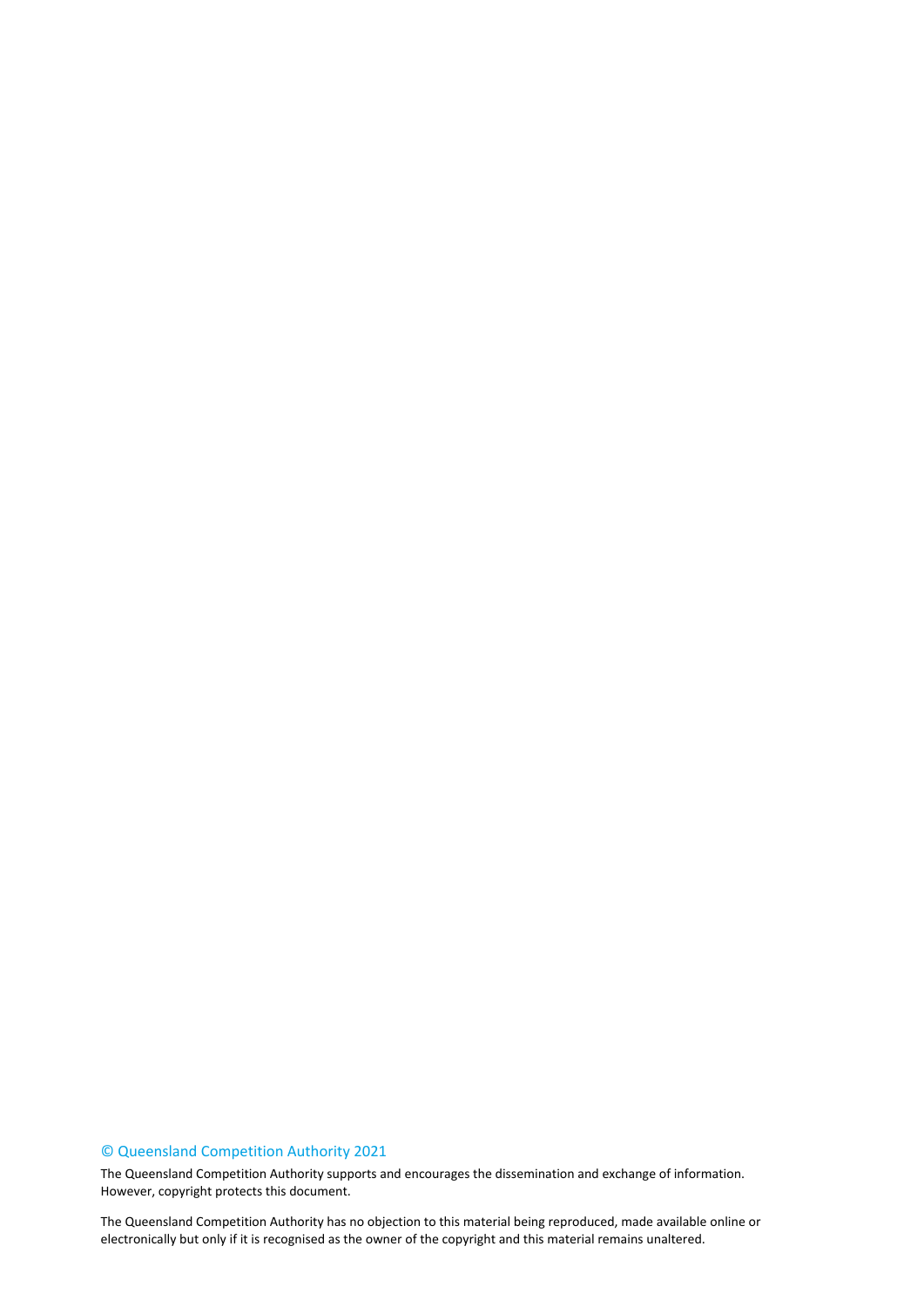# <span id="page-2-0"></span>**SUBMISSIONS**

# <span id="page-2-1"></span>Closing date for submissions: 30 April 2021

Public involvement is an important element of the decision-making processes of the Queensland Competition Authority (QCA). Therefore, submissions are invited from interested parties concerning this issues paper. The QCA will take account of all submissions received within the stated timeframes.

Submissions, comments or inquiries regarding this paper should be directed to:

Queensland Competition Authority GPO Box 2257 Brisbane Q 4001

Tel (07) 3222 0555 Fax (07) 3222 0599 www.qca.org.au/submissions

# <span id="page-2-2"></span>**Confidentiality**

In the interests of transparency and to promote informed discussion and consultation, the QCA intends to make all submissions publicly available. However, if a person making a submission believes that information in the submission is confidential, that person should claim confidentiality in respect of the document (or the relevant part of the document) at the time the submission is given to the QCA and state the basis for the confidentiality claim.

The assessment of confidentiality claims will be made by the QCA in accordance with the *Queensland Competition Authority Act 1997*, including an assessment of whether disclosure of the information would damage the person's commercial activities and considerations of the public interest.

Claims for confidentiality should be clearly noted on the front page of the submission. The relevant sections of the submission should also be marked as confidential, so that the remainder of the document can be made publicly available. It would also be appreciated if two versions of the submission (i.e. a complete version and another excising confidential information) could be provided.

A confidentiality claim template is available on request. We encourage stakeholders to use this template when making confidentiality claims. The confidentiality claim template provides guidance on the type of information that would assist our assessment of claims for confidentiality.

### <span id="page-2-3"></span>Public access to submissions

Subject to any confidentiality constraints, submissions will be available for public inspection at our Brisbane office, or on our website at [www.qca.org.au.](http://www.qca.org.au/) If you experience any difficulty gaining access to documents please contact us on (07) 3222 0555.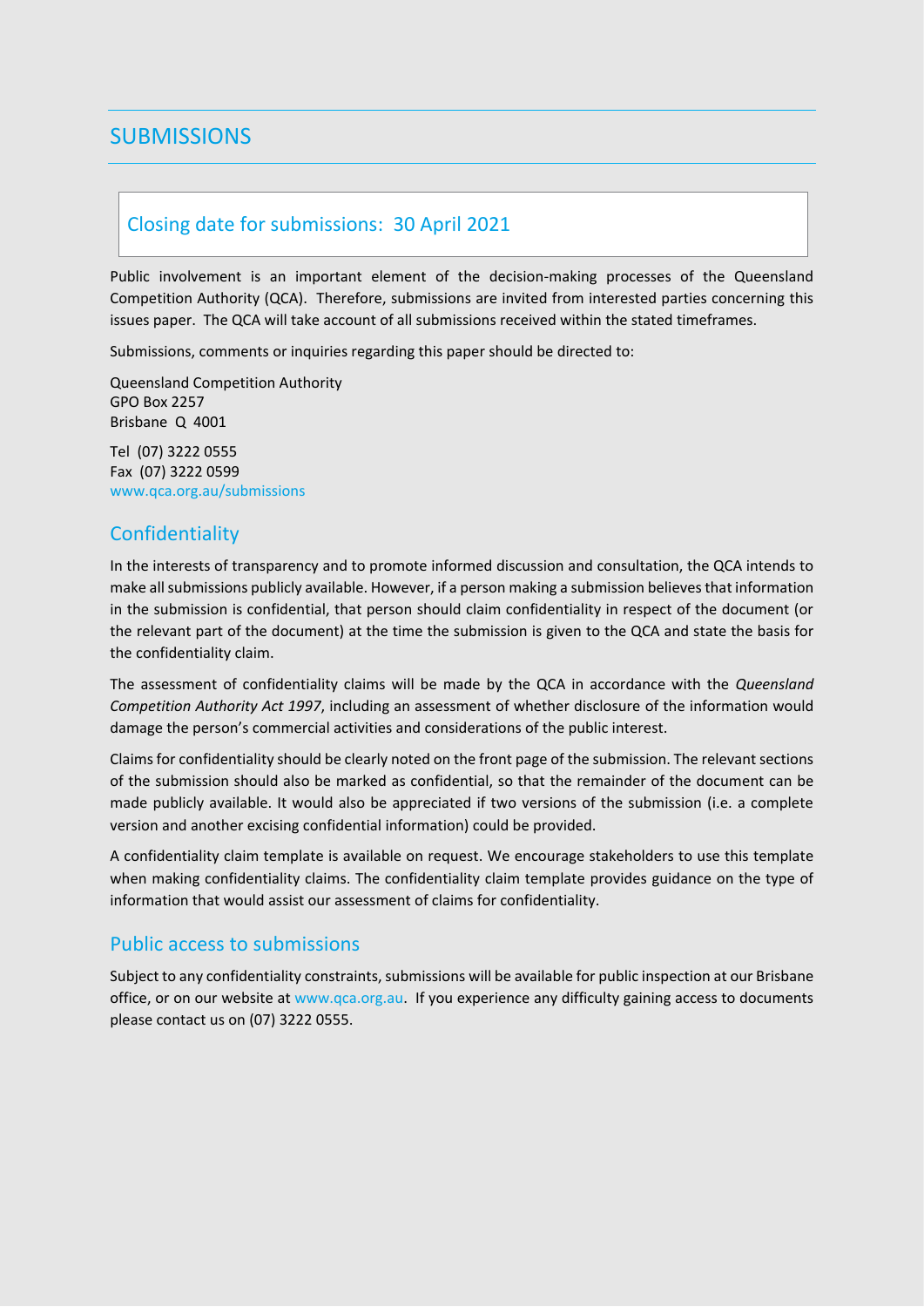# **Contents**

| <b>SUBMISSIONS</b>                                        |                                                    |    |  |
|-----------------------------------------------------------|----------------------------------------------------|----|--|
| Closing date for submissions: 30 April 2021               |                                                    |    |  |
|                                                           | Confidentiality                                    |    |  |
|                                                           | Public access to submissions                       |    |  |
| $\mathbf{1}$                                              | <b>ABOUT THE REVIEW</b>                            | 1  |  |
| 1.1                                                       | Why are we undertaking this review?                | 1  |  |
| 1.2                                                       | What is inflation?                                 | 1  |  |
| 1.3                                                       | Scope of the review                                | 1  |  |
| 1.4                                                       | Review process                                     | 1  |  |
| 1.5                                                       | Consultation questions                             | 2  |  |
| 2                                                         | <b>INFLATION AND THE REGULATORY FRAMEWORK</b>      | 3  |  |
| 2.1                                                       | Inflation and the regulated rate of return         | 3  |  |
| 2.2                                                       | Other uses of inflation                            | 5  |  |
| 3                                                         | METHODS FOR ESTIMATING EXPECTED INFLATION          | 7  |  |
| 3.1                                                       | Assessment approach                                | 7  |  |
| 3.2                                                       | Information sources                                | 7  |  |
| 3.3                                                       | Possible methods for estimating expected inflation | 8  |  |
| 4                                                         | OTHER METHODOLOGICAL ISSUES                        | 12 |  |
| 4.1                                                       | Measure of inflation                               | 12 |  |
| 4.2                                                       | National or state capital inflation                | 12 |  |
| <b>GLOSSARY</b>                                           |                                                    |    |  |
| APPENDIX A : FORECASTING METHODS USED BY OTHER REGULATORS |                                                    | 14 |  |
| <b>REFERENCES</b>                                         |                                                    |    |  |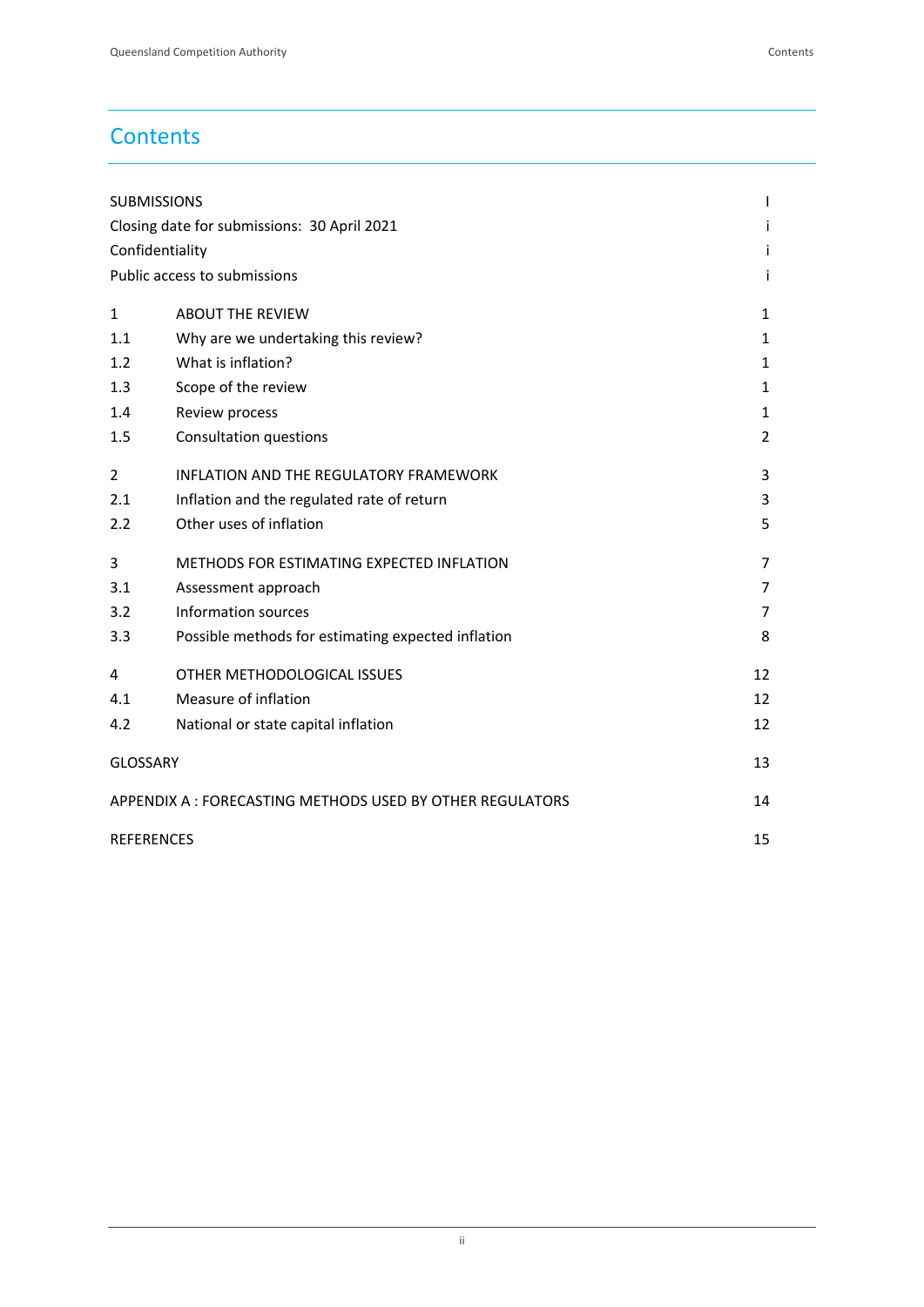# <span id="page-4-0"></span>1 ABOUT THE REVIEW

### <span id="page-4-1"></span>1.1 Why are we undertaking this review?

The treatment and estimation of expected inflation can have significant impacts on the revenues of regulated entities and the prices paid by their customers.

We currently estimate expected inflation by combining Reserve Bank of Australia (RBA) forecasts where available in the short-term and the midpoint of the RBA target band thereafter. In recent reviews, we have estimated expected inflation over a 10-year term for the purposes of indexing the regulatory asset base (RAB) and applying an associated adjustment to revenue. <sup>1</sup>Our method of forecasting inflation has been subject to some discussion in our recent regulatory reviews.<sup>2</sup>

Our final position paper will provide guidance to stakeholders on what we consider are the appropriate data sources and approach for estimating inflation in future regulatory reviews.

### <span id="page-4-2"></span>1.2 What is inflation?

Inflation is the general increase in prices in the economy over time. Forecast inflation is used to index the RAB and apply an associated inflation adjustment to revenue, derive input price growth, and apply price smoothing to maintain prices in real terms.

### <span id="page-4-3"></span>1.3 Scope of the review

This review covers appropriate methods for estimating expected inflation, for all uses in revenue and price modelling.

### <span id="page-4-4"></span>1.4 Review process

We are seeking stakeholders' views on the appropriate method for estimating expected inflation in our future regulatory reviews and on any other issues that they propose we should consider in our estimation of expected inflation. We invite submissions on any aspect relating to our consideration of inflation matters by **30 April 2021**.



An indicative timeframe for key milestones for this review is provided below.

<sup>1</sup> QCA, *[Queensland Rail 2020 draft access undertaking](https://www.qca.org.au/wp-content/uploads/2019/05/qca-qr-2020-dau-decision-and-secondary-undertaking-notice.pdf)*, decision, 2020, p. 75; QCA, *[GAWB price monitoring 2020](https://www.qca.org.au/wp-content/uploads/2020/06/part-a-overview-final.pdf)–25*, final report, 2020, p. 22.

<sup>2</sup> For example, QCA, *[Aurizon Network's 2017 draft access undertaking](https://www.qca.org.au/wp-content/uploads/2019/05/34327_Final-decision-1.pdf)*, decision, 2018, pp. 56–68; QCA, *[Queensland](https://www.qca.org.au/wp-content/uploads/2019/05/qca-qr-2020-dau-decision-and-secondary-undertaking-notice.pdf)  [Rail 2020 draft access undertaking,](https://www.qca.org.au/wp-content/uploads/2019/05/qca-qr-2020-dau-decision-and-secondary-undertaking-notice.pdf)* decision, 2020, pp. 76–77; QCA, *[GAWB price monitoring 2020](https://www.qca.org.au/wp-content/uploads/2020/06/part-a-overview-final.pdf)–25*, final report, 2020, pp. 22–23.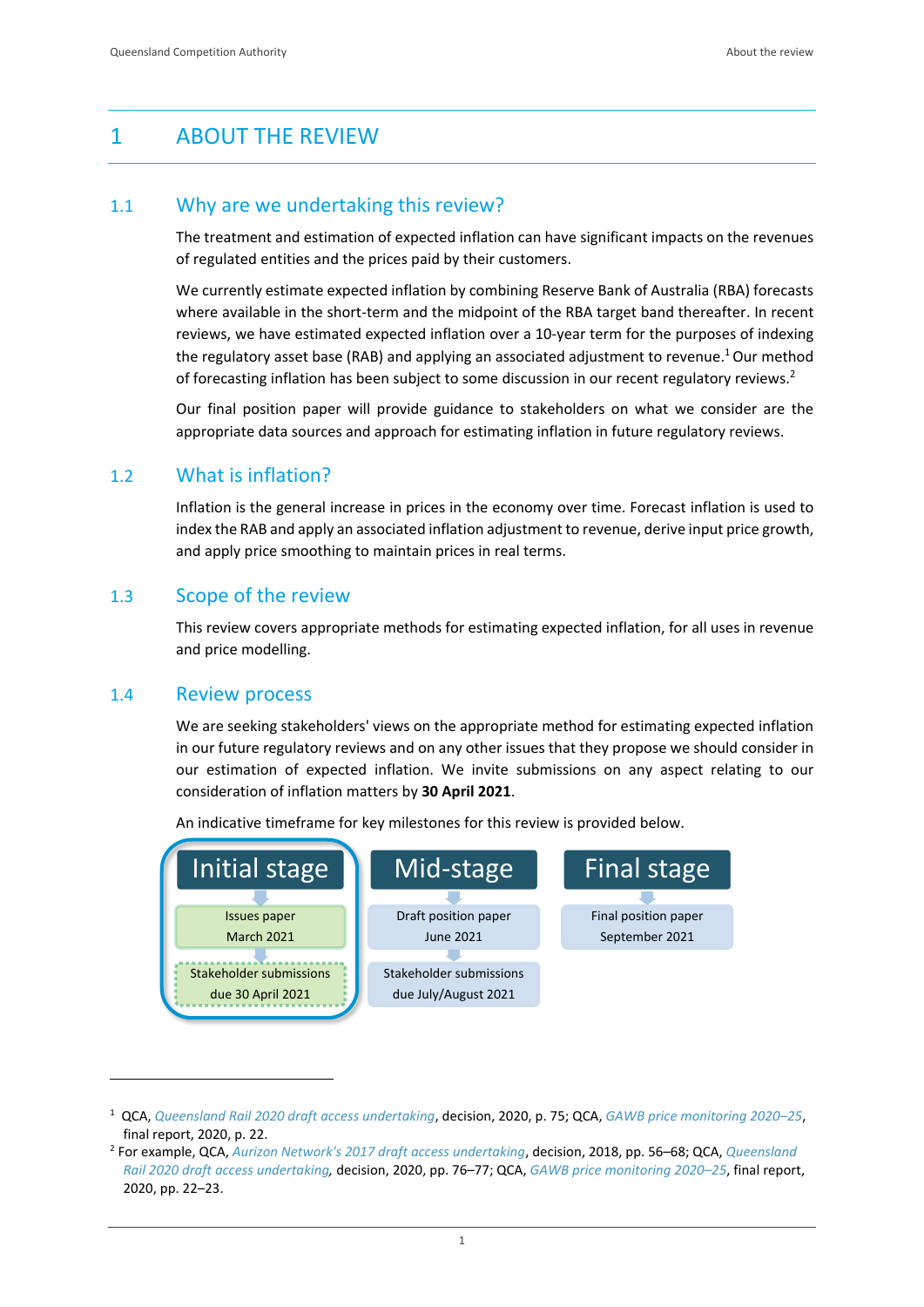# <span id="page-5-0"></span>1.5 Consultation questions

We invite stakeholders to comment on the following specific consultation issues:

- (1) Over what term should we forecast the inflationary gain deduction we use to derive the 'return on capital' component of allowable revenues?
- (2) Should we use the same expected inflation estimate (including the use of the same inflation forecasting term) for all purposes when modelling prices, or should we derive a different forecast inflation estimate for each purpose? Under what circumstances should we apply an input cost escalator that differs from our expected CPI inflation measure?
- (3) Should we maintain our existing approach to estimating expected inflation?
- (4) If we continue to use short-term RBA forecasts in our forecasting methodology, should we consider using a multi-year transition path to our estimate of long-term inflation expectations? If so, what factors should we consider in our choice of transition path?
- (5) How should we derive medium- to long-term inflationary expectations, particularly over a shorter forecasting period where expected inflation may not reach the midpoint of the RBA's target range?
- (6) Should we consider the use of market-based measures of inflation expectations as either the primary estimation method or to derive long-term inflationary expectations?
- (7) If we continue to use RBA forecasts in our estimation methodology, are there certain circumstances where the RBA's trimmed mean forecast should be used?
- (8) When using expected inflation measures for the different purposes in revenue and price modelling, are there local considerations that could make the Brisbane consumer price index (CPI) preferable to the national CPI?

Stakeholders are also invited to comment on any other matters that they consider are relevant to our estimation of expected inflation.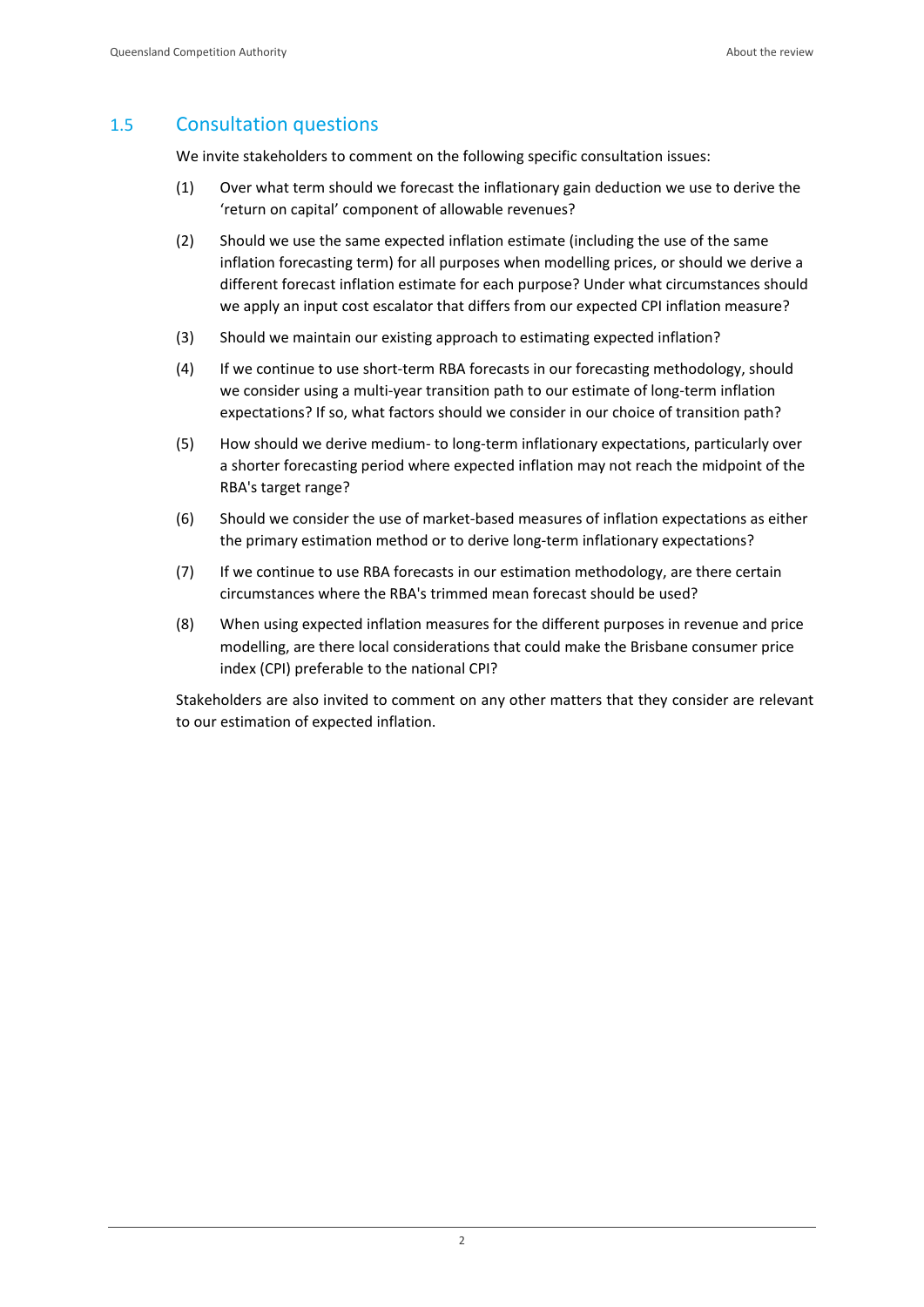# <span id="page-6-0"></span>2 INFLATION AND THE REGULATORY FRAMEWORK

In Australian regulatory practice, investors (of regulated firms) generally earn a regulated rate of return to compensate them for the opportunity cost of funds they provide for investment in regulated infrastructure assets. Since investment in long-lived assets requires an expectation that the rate of return will keep pace with the rate of inflation in the economy, the regulatory framework takes investors' inflationary expectations into account when determining the regulated rate of return.

The framework also ensures that other costs of regulated businesses, such as efficient operating expenditure (opex), keep pace with suitable escalation rates, including the rate of inflation in the economy, where appropriate.

By taking account of inflation in this way, the framework supports incentives for appropriate investment and operational decisions.

# <span id="page-6-1"></span>2.1 Inflation and the regulated rate of return

We typically estimate the rate of return (or return on capital) as the weighted average cost of capital (WACC), which is a weighted average of the regulated firm's costs of equity and debt.<sup>3</sup>

Under our general approach to estimating the return on capital component of allowable revenues, we undertake the following steps at the start of each regulatory period:

- Estimate the post-tax nominal WACC that implicitly includes expected inflation.
- Calculate the nominal return on capital by multiplying the opening regulatory asset base (RAB) by the nominal WACC.
- Deduct an 'inflationary gain' from allowable revenues. This avoids the double counting of inflation that would otherwise occur from indexing the RAB by inflation and applying a nominal rate of return that also embodies inflation.
- Roll forward the RAB by indexing the RAB by forecast inflation and deducting depreciation.

At the end of a regulatory period, we update the indexation of the RAB over the regulatory period to reflect actual rather than forecast inflation (Figure 1).



#### **Figure 1 Inflation adjustment for return on capital component of revenues**

<sup>&</sup>lt;sup>3</sup> We are currently reviewing our approach to determining reasonable rates of return for regulated entities.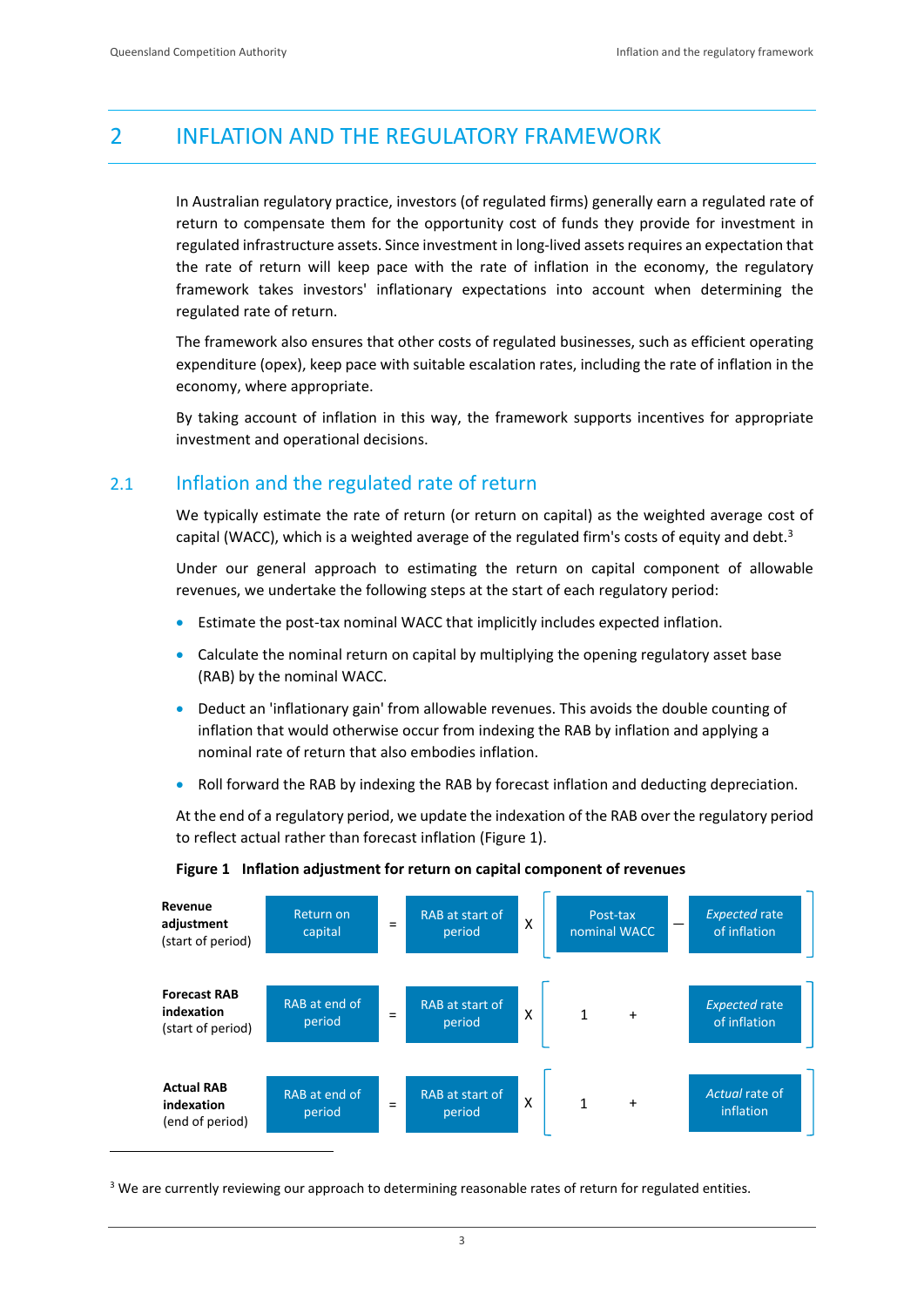As a simple example, imagine an asset that is used to generate income for a one-year period, with an estimated nominal rate of return of 7 per cent. Imagine further that investors expect inflation to be 2 per cent over the period, such that the expected real rate of return is around 5 per cent.

Under our existing approach, the real rate of return will remain constant at around 5 per cent, but the actual (ex post) nominal rate of return will vary with actual inflation. If actual inflation turns out to be 1 per cent, the nominal rate of return will be around 6 per cent.<sup>4</sup> Similarly, if actual inflation is 3 per cent, the nominal return will be around 8 per cent.

In our previous irrigation water pricing reviews, we have used the alternative renewals annuity approach (rather than a RAB-based approach) to recover renewal capital expenditure. Under this approach, we used our estimate of expected inflation to derive the real post-tax WACC from the nominal post-tax WACC using the Fisher equation.<sup>5</sup> We have then used this real post-tax WACC as the discount rate in calculating the renewals annuity in real terms.

#### 2.1.1 Inflation objectives

For water pricing investigations, the *Queensland Competition Authority Act 1997* (QCA Act) (ss. 26(1)(f) and 170ZI(1)(i)) states that we must have regard to the effect of inflation. The pricing principles in access provisions (s.168A) do not explicitly state that we must have regard to the effect of inflation, but instead require that we have regard for prices at least meeting the efficient costs of providing access to the service.

Consistent with other Australian regulators, our existing approach targets an approximate real rate of return on investments in regulated infrastructure assets.<sup>6</sup> We deduct expected inflation from the nominal return on capital so that the regulated firm is effectively receiving the initial real rate of return (as shown in Figure 1). We then provide inflation compensation by indexing the RAB over time using actual inflation.

Our existing real rate of return approach assumes that investment in long-lived infrastructure assets requires an (ex ante) expectation of real returns that are achievable. In this way, a regulatory framework that targets ex ante real returns is consistent with efficient costs.

#### 2.1.2 Term for forecasting inflation

The appropriate term is required to derive the expected rate of inflation. In our current approach, there is a mismatch in the term of expected inflation between:

- the 10-year expected inflation implicit in the 10-year nominal risk-free rate in the WACC
- the expected inflation over the term of the regulatory period for the RAB roll-forward.

In recent regulatory reviews, we have forecast the expected inflation rate over a 10-year period for consistency with the period over which we estimated the nominal WACC.<sup>7</sup> We considered that a 10-year expected rate of inflation was the appropriate adjustment so that the regulated firm

<sup>4</sup> Comprising an initial real return of 5 per cent in annual allowable revenues plus actual inflation of 1 per cent included in the ex post RAB indexation.

<sup>&</sup>lt;sup>5</sup> The Fisher equation outlines the relationship between the nominal rate of return, inflation and the real rate of return.

<sup>6</sup> Like the AER, we implement this using a nominal framework including a post-tax nominal WACC. Other Australian regulators (including the ACCC, ERAWA, IPART and ESCOSA) implement this using a real framework.

<sup>7</sup> See, for example, QCA, *[GAWB price monitoring 2020](https://www.qca.org.au/wp-content/uploads/2020/06/part-a-overview-final.pdf)–25*, final report, 2020.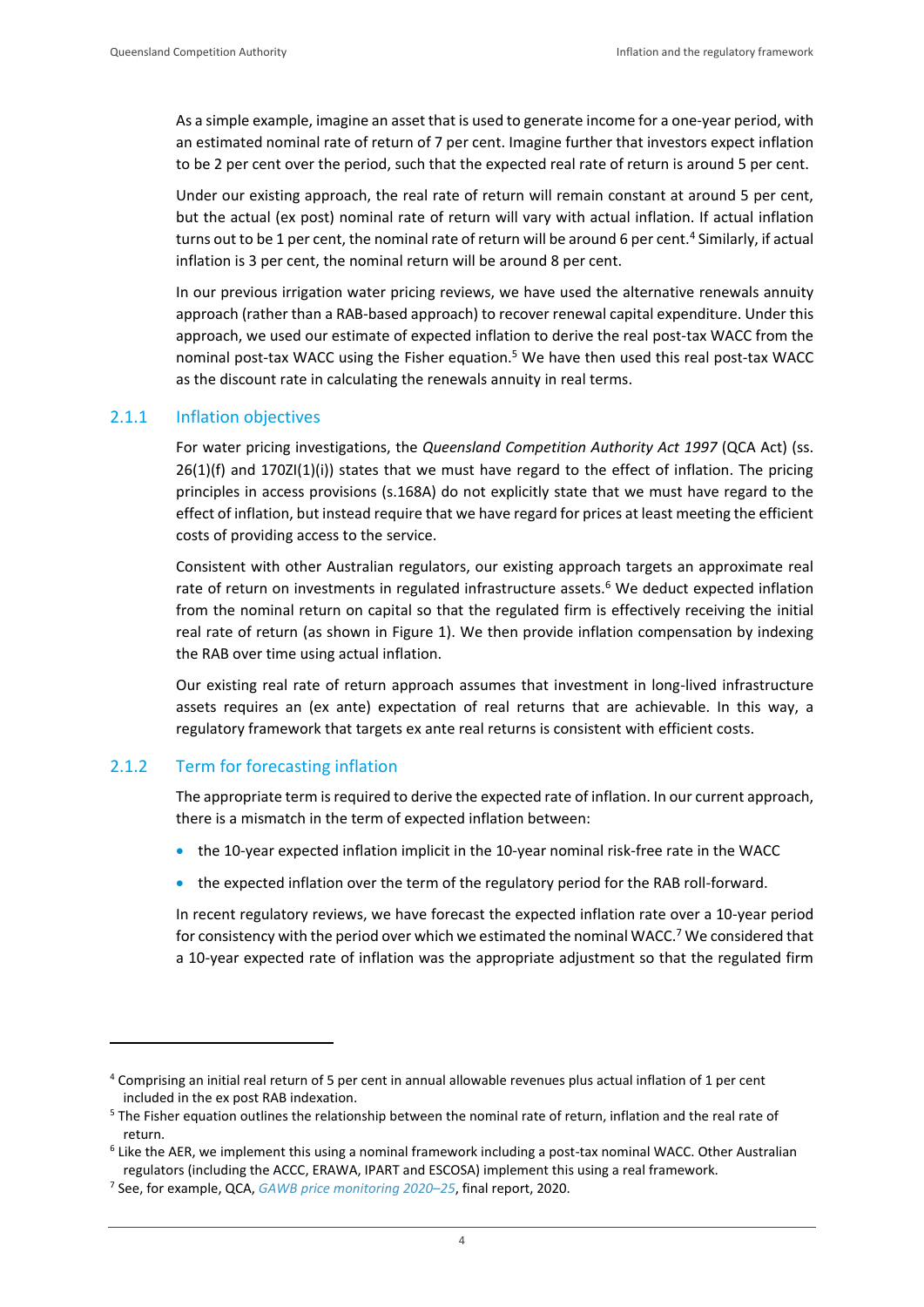received the 10-year initial real return in allowable revenues as well as compensation for actual inflation via ex post indexation of the RAB.<sup>8</sup>

However, because of the mismatch, the inflation gain deducted from revenues determined at the start of each regulatory period (based on 10-year expected inflation) will not, in expectation, necessarily match the amount of actual inflation by which the RAB will be indexed over the regulatory period.<sup>9</sup> As a result, the nominal return expected to be received by investors may differ from the nominal WACC. The extent of the mismatch will depend on the term structure of inflationary expectations.<sup>10</sup>

In part for this reason, the Australian Energy Regulator (AER) has recently adopted a regulatory term matching approach to estimating expected inflation.<sup>11</sup> The Independent Pricing and Regulatory Tribunal (IPART) also employs this approach.<sup>12</sup>

Table 1 compares the inflation term options in calculating the return on capital.

**Table 1 Comparison of inflation term options**

| <b>Feature</b> | Term matches rate of return (10 years)                     | Term matches regulatory period (3-5 years)                 |
|----------------|------------------------------------------------------------|------------------------------------------------------------|
| Outcome        | Real return (10-year real WACC) in allowed                 | Real return in allowed cash flows derived as               |
| being          | cash flows derived as 10-year nominal WACC                 | 10-year nominal WACC less shorter-term (3-                 |
| targeted       | less 10-year expected inflation. <sup>a</sup>              | 5 years) expected inflation.                               |
|                | Ex post nominal WACC will vary with<br>inflation outcomes. | Ex post nominal WACC will vary with<br>inflation outcomes. |
| Ex ante        | 10-year real WACC and shorter-term (3-5                    | 10-year nominal WACC return over the                       |
| expected       | years) expected inflation. Ex ante nominal                 | regulatory period (equivalent to 10-year real              |
| return         | return mismatch over the regulatory period.                | WACC and 10-year expected inflation).                      |

*a This target is approximate, as the Fisher equation is not used to derive the real WACC.*

#### Question 1

Over what term should we forecast the inflationary gain deduction we use to derive the 'return on capital' component of allowable revenues?

### <span id="page-8-0"></span>2.2 Other uses of inflation

We generally estimate opex of regulated businesses in nominal terms by estimating an efficient base year for opex, then escalating this base year amount using input cost escalators over the duration of the regulatory period. We also convert the efficient capital expenditure (capex) program of regulated businesses from real terms to nominal dollars using input cost escalators.

Our previous reviews have used expected consumer price index (CPI) inflation as an input cost escalator (or component of the input cost escalator) for some input cost categories. However, we

<sup>&</sup>lt;sup>8</sup> This was the approach the AER used until recently. It is also adopted by other regulators including the Essential Services Commission of South Australia (ESCOSA).

<sup>9</sup> Lally, M, *[Review of the AER's Inflation Forecasting Methodology](https://www.aer.gov.au/system/files/Dr%20Martin%20Lally%20-%20Review%20of%20the%20AERs%20inflation%20forecasting%20methodology%20-%208%20July%202020.pdf)*, 2020, pp. 4–9.

 $10$  For example, if inflationary expectations over a 10-year horizon are higher than inflationary expectations over the shorter regulatory period, then more inflation would tend to be deducted from revenues relative to the inflation by which the RAB is expected to be actually indexed.

<sup>11</sup> AER, *[Regulatory treatment of inflation](https://www.aer.gov.au/system/files/AER%20-%20Final%20position%20paper%20-%20Regulatory%20treatment%20of%20inflation%20-%20December%202020.pdf)*, final position paper, 2020, pp. 35–48. The AER also considered that the use of a regulatory term matching approach was more responsive to changes in current market conditions.

<sup>12</sup> IPART, *[Review of our WACC method](https://www.ipart.nsw.gov.au/files/sharedassets/website/shared-files/investigation-administrative-legislative-requirements-sea-wacc-methodology-2017/final-report-review-of-our-wacc-method-february-2018.pdf#:~:text=Since%20mid-2017,%20the%20Independent%20Pricing%20and%20Regulatory%20Tribunal,the%20aim%20of%20improving%20its%20accuracy%20and%20predictability.)*, final report, 2018, pp. 76–77.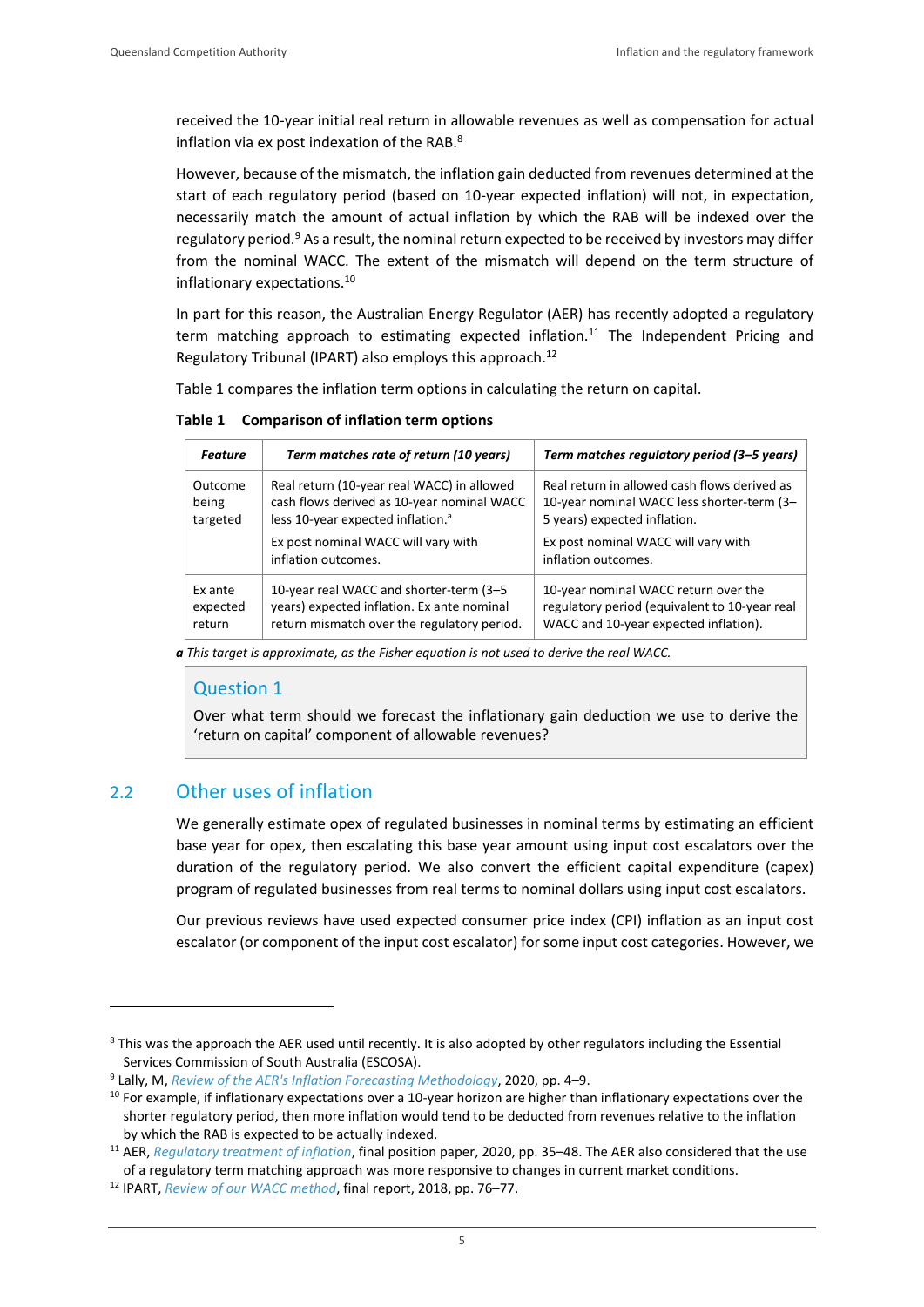have sometimes used input-specific and/or sector-specific cost escalators for other input cost categories such as labour and electricity costs.

In addition, we also use a forecast measure of inflation to smooth revenue or price changes over the regulatory (or longer-term) period.

Table 2 summarises the different uses of expected inflation in revenue and price modelling.

**Table 2 Various uses of expected inflation in revenue and price modelling**

| Use                                    | Approach in previous QCA reviews                                                                                                                                                                                                                                                                                                                |
|----------------------------------------|-------------------------------------------------------------------------------------------------------------------------------------------------------------------------------------------------------------------------------------------------------------------------------------------------------------------------------------------------|
| RAB-based capital<br>costs calculation | We have used an estimate of expected CPI inflation to escalate the opening RAB<br>over the regulatory period (at the time of our price review) and deduct<br>inflationary gain amount from the annual allowable revenues.                                                                                                                       |
| Renewals annuity<br>calculation        | In our previous irrigation price reviews, we have used an estimate of expected<br>CPI inflation to derive the 10-year real post-tax WACC from the 10-year nominal<br>post-tax WACC using the Fisher equation. We used this real post-tax WACC as<br>the discount rate in calculating the renewals annuity in real terms.                        |
| Opex and capex<br>escalation           | We have used an estimate of expected CPI inflation to escalate base year opex<br>for some input cost categories (such as operations costs and the non-labour<br>component of maintenance costs) over the regulatory period.                                                                                                                     |
|                                        | We have also used input-specific and/or sector-specific cost escalators for some<br>cost components (including labour and electricity costs) where underlying cost<br>pressures differ from expected CPI inflation.                                                                                                                             |
|                                        | We have also used expected CPI inflation and other cost escalators to convert<br>forecast capex over the regulatory period from real to nominal terms. For<br>example, in our recent Gladstone Area Water Board (GAWB) review we applied<br>our forecast Queensland wage price index to the labour cost component of<br>GAWB's capital program. |
| Revenue/price<br>smoothing             | In our recent GAWB and irrigation price reviews, we used an estimate of<br>expected CPI inflation to derive prices that increase by expected inflation over<br>the regulatory period and ensure the present value of expected revenue from<br>prices and the revenue requirement over the regulatory period are equal.                          |

*Sources: QCA, [GAWB price monitoring 2020](https://www.qca.org.au/wp-content/uploads/2020/06/part-a-overview-final.pdf)–25, final report, 2020; QCA, [Queensland Rail 2020 draft access](https://www.qca.org.au/wp-content/uploads/2019/05/qca-qr-2020-dau-decision-and-secondary-undertaking-notice.pdf)  [undertaking,](https://www.qca.org.au/wp-content/uploads/2019/05/qca-qr-2020-dau-decision-and-secondary-undertaking-notice.pdf) decision, 2020; QCA[, Rural irrigation price review 2020](https://www.qca.org.au/project/rural-water/irrigation-price-investigations/)–24, final report, 2020.*

### Question 2

Should we use the same expected inflation estimate (including the use of the same inflation forecasting term) for all purposes when modelling prices, or should we derive a different forecast inflation estimate for each purpose? Under what circumstances should we apply an input cost escalator that differs from our expected CPI inflation measure?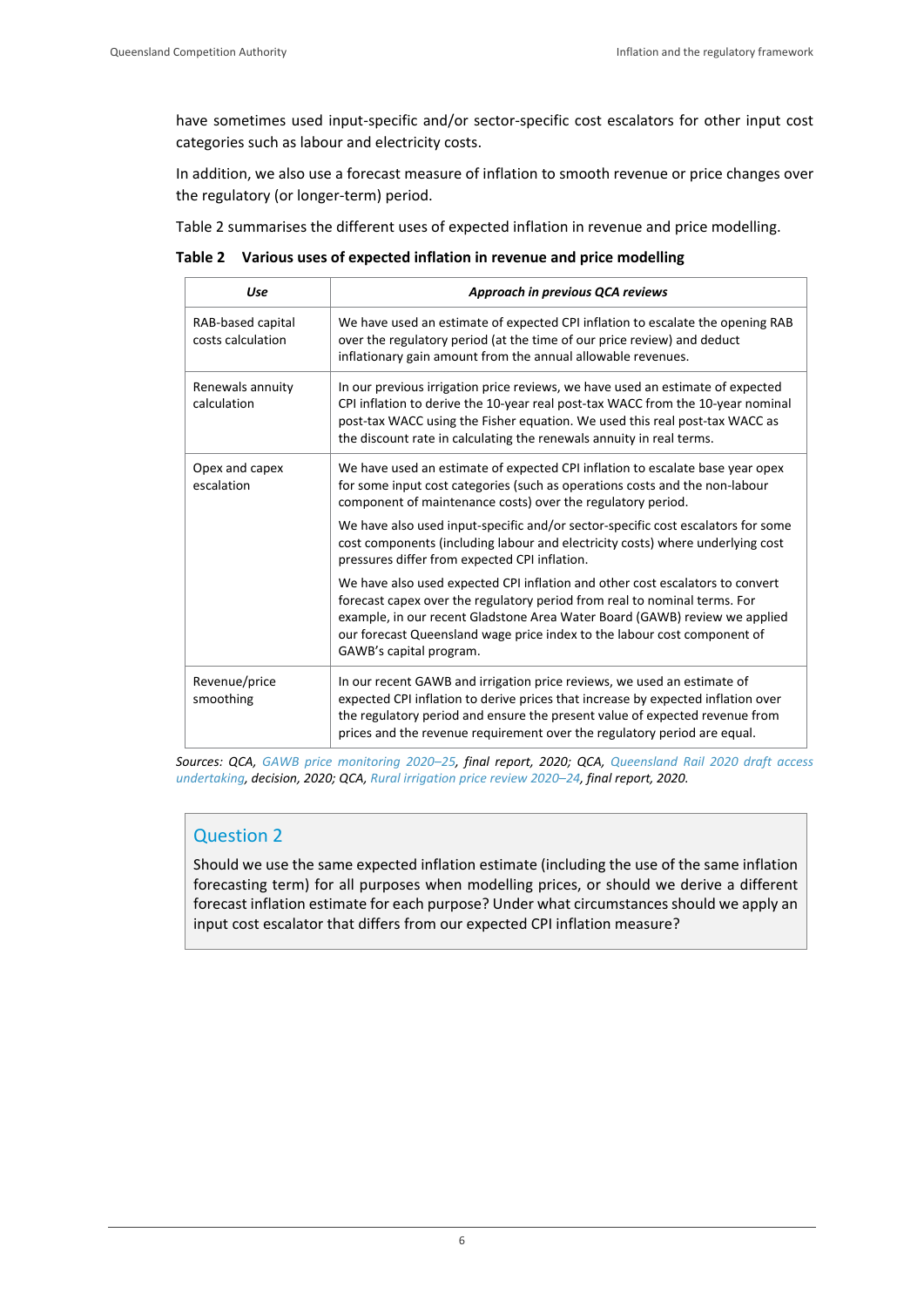# <span id="page-10-0"></span>3 METHODS FOR ESTIMATING EXPECTED INFLATION

## <span id="page-10-1"></span>3.1 Assessment approach

Taking into consideration the matters we are required to consider under the QCA Act in our investigations, the appropriate method of estimating expected inflation should be:

- accurate—the method should aim to deliver accurate estimates of expected inflation. Given that expected inflation is unobservable, it is desirable that the method minimises differences between forecast and actual over the forecasting period—that is, the method should provide the best unbiased estimate of expected inflation over the forecasting period
- robust—the method should produce high quality estimates of expected inflation under all economic circumstances
- simple, transparent and replicable—the method should derive expected inflation using a transparent process that is understood by key stakeholders.

# <span id="page-10-2"></span>3.2 Information sources

Expected inflation is not observable and therefore needs to be estimated. Possible measures of expected inflation include:

- RBA short-term inflation forecasts—the RBA publishes one-year and two-year ahead forecasts for CPI and trimmed mean (or underlying) inflation on a quarterly basis
- survey-based forecasts—these measures compile information provided by different types of professional forecasters on their inflation expectations over a defined period
- market-based forecasts—these measures seek to derive market participants' expectations for inflation from financial market data on inflation swaps or bonds
- model-based forecasts—standard models such as a single-equation standard Phillips curve model can be used to forecast short-term inflation.

There are two key surveys of professional forecasters:

- the quarterly RBA survey of market economists for one year, two years and over the long term (average annual inflation over the next 5 to 10 years ahead)
- Consensus Economics' surveys of market economists covering one, two, three, four and five years ahead and covering long-term expectations (average annual inflation over the period 6 to 10 years ahead).

These forecasters are well-informed and invest significant resources into developing their expectations for inflation. The measures have long and consistent time series. However, the relatively small number of respondents may not be representative of the broader population.<sup>13</sup>

Survey-based forecasts tend to be licenced and subscription-based products, with only some of the survey-based measures publicly available. The RBA publishes short-term inflation expectations (one and two years ahead) based on its survey of market economists and the survey

<sup>13</sup> Moore, A, *[Measures of Inflation Expectations in Australia](https://www.rba.gov.au/publications/bulletin/2016/dec/pdf/rba-bulletin-2016-12-measures-of-inflation-expectations-in-australia.pdf)*, RBA Bulletin, December 2016, p. 25.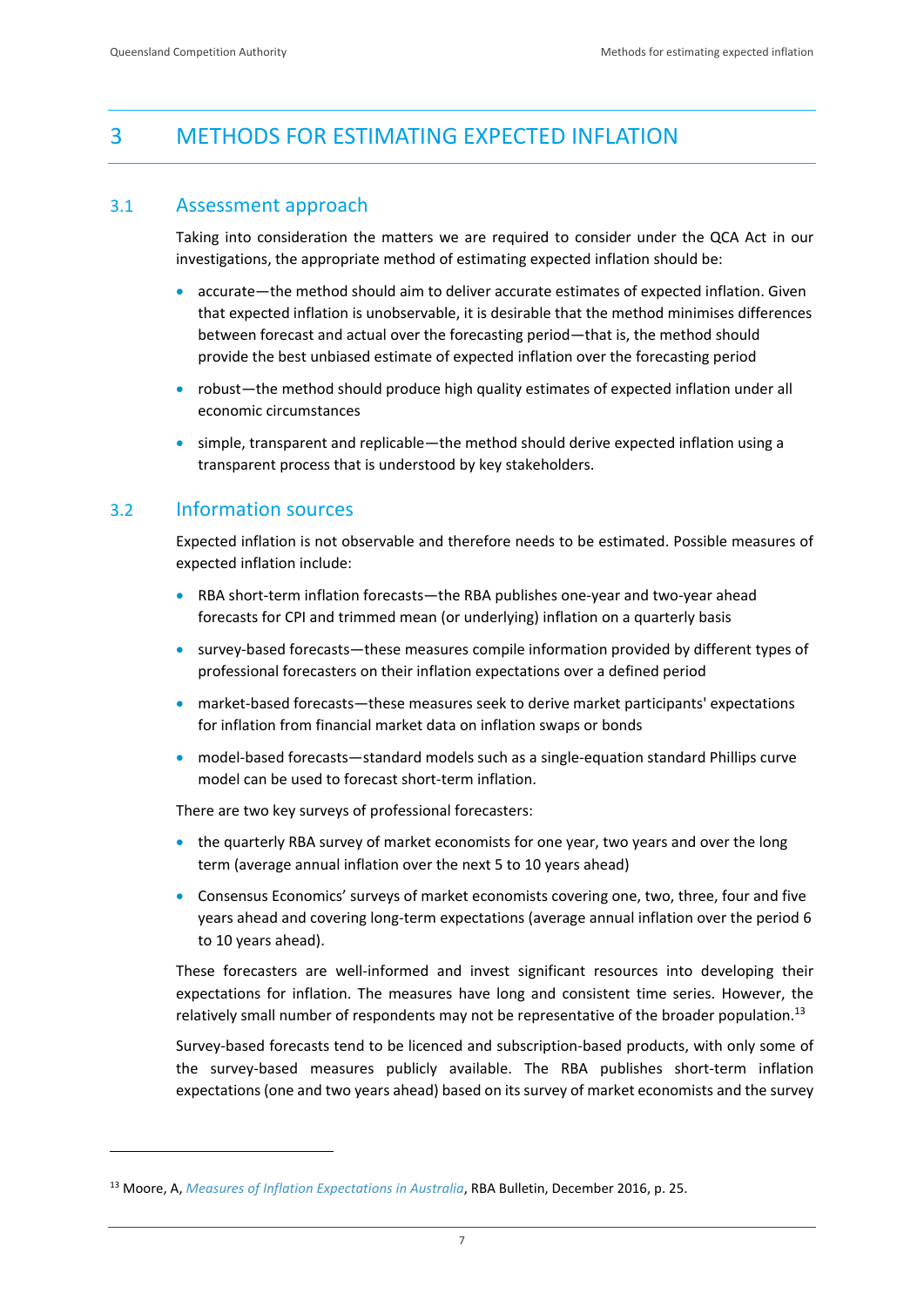of union officials.<sup>14</sup> The RBA also publishes long-term inflation expectations in graph form from Consensus Economics (average over 6 to 10 years ahead) and from market economists and union officials (average over the next 5 to 10 years ahead).<sup>15</sup>

The RBA publishes the 10-year break-even inflation rate, as well as individual bond yield data that allows the calculation of break-even inflation over other forecast periods.<sup>16</sup>

# <span id="page-11-0"></span>3.3 Possible methods for estimating expected inflation

The methods that we will investigate further can be categorised as follows:

- our existing approach, which derives the geometric mean of the RBA's short-term CPI forecasts with an immediate transition to the midpoint of RBA's target band (2.5%) for the remaining years of the adopted inflation term
- a refined version of our existing approach that combines short-term inflation forecasts with alternative options for the transition path and long-term inflation forecast
- the approach of deriving inflation expectations over the term of the forecasting period using market-based measures derived from bond or inflation swap data.

### 3.3.1 Our existing approach

In recent reviews, we have forecast inflation using publicly available data from the RBA.<sup>17</sup> Our method has taken the geometric mean of the short-term RBA inflation forecast one year and two years out, and the midpoint of the RBA's medium term inflation target range (2.5%) for the remaining years of the forecast period. Other regulators have also recently used this approach.<sup>18</sup>

We have used this approach to estimating expected inflation over long-term periods (10 years), as well as over shorter-term periods, including one-year and the length of the regulatory period.

This method is simple, transparent, and replicable—with all information being publicly available.

#### Question 3

Should we maintain our existing approach to estimating expected inflation?

#### 3.3.2 Possible refinements to our existing approach

Most other Australian regulators also estimate forecast inflation using a combination of RBA short-term forecasts with a transition to medium- and long-term inflation estimates.<sup>19</sup>

However, in recent reviews, some regulators have modified this general approach to incorporate a multi-year transition period to the medium-term inflation forecast. In particular:

• The AER modified its existing approach by applying a linear glide path from the RBA shortterm inflation forecasts to the midpoint of the RBA's inflation target band (2.5%) in the final year of its 5-year geometric mean.

<sup>14</sup> RBA, *[Statistical Tables](https://www.rba.gov.au/statistics/tables/index.html)*, G3—Inflation Expectations.

<sup>15</sup> For example, RBA, *[Statement on Monetary Policy](https://www.rba.gov.au/publications/smp/2021/feb/pdf/statement-on-monetary-policy-2021-02.pdf)*, February 2021, p. 56, graph 4.15.

<sup>16</sup> RBA, *[Statistical Tables](https://www.rba.gov.au/statistics/tables/index.html)*, G3—Inflation Expectations, F2—Capital Market Yields—Government Bonds—Daily.

<sup>17</sup> QCA, *[GAWB price monitoring 2020](https://www.qca.org.au/wp-content/uploads/2020/06/part-a-overview-final.pdf)–25*, final report, 2020; QCA, *[Queensland Rail 2020 draft access undertaking](https://www.qca.org.au/wp-content/uploads/2019/05/qca-qr-2020-dau-decision-and-secondary-undertaking-notice.pdf)*, decision, 2020; QCA, *[Rural irrigation price review 2020](https://www.qca.org.au/project/rural-water/irrigation-price-investigations/)–24*, final report, 2020; QCA, *[Aurizon Network's 2017 draft](https://www.qca.org.au/wp-content/uploads/2019/05/34327_Final-decision-1.pdf)  [access undertaking](https://www.qca.org.au/wp-content/uploads/2019/05/34327_Final-decision-1.pdf)*, decision, 2018.

<sup>18</sup> For example: IPART, *[Review of prices for Sydney Water from 1 July 2020](https://www.ipart.nsw.gov.au/files/sharedassets/website/shared-files/pricing-reviews-water-services-metro-water-prices-for-sydney-water-corporation-from-1-july-2020/legislative-requirements-prices-for-sydney-water-corporation-from-1-july-2020/final-report-review-of-prices-for-sydney-water-june-2020.pdf)*, final report, 2020.

 $19$  See Appendix A for a summary of the inflation forecasting methods used by other Australian regulators.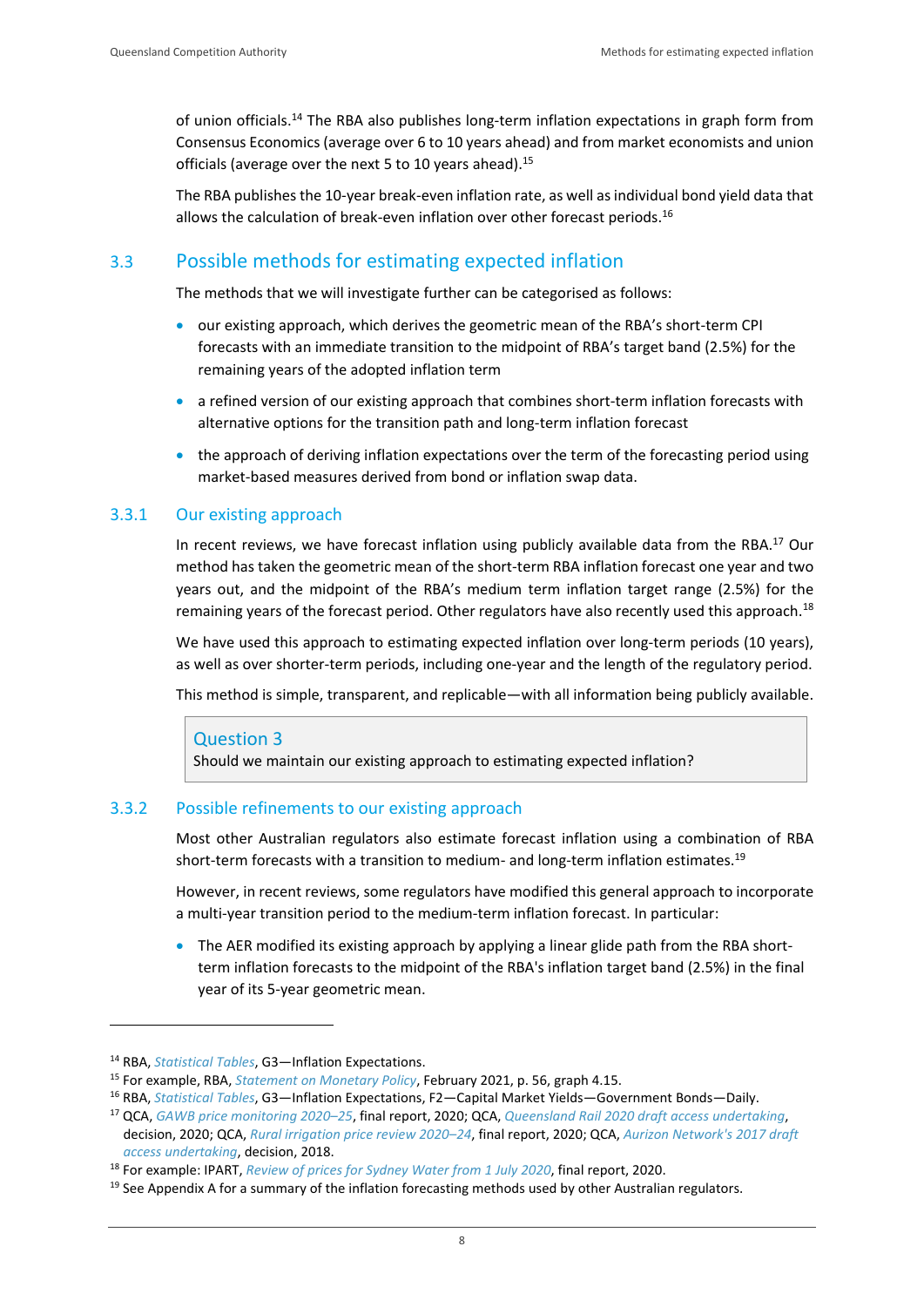• The Essential Services Commission of South Australia (ESCOSA) applied a linear glide path from the RBA short-term inflation forecasts to the midpoint of the RBA's inflation target band (2.5%) in year 7 when calculating its 10-year geometric mean.

The AER considered that a multi-year transition path would improve the performance of its approach in periods of economic instability or sustained periods of low or high inflation.<sup>20</sup> ESCOSA adopted a glide path to the long-term inflation target band (rather than the previous one-year transition), given the uncertainty about the transition from the current low inflation  $environment<sup>21</sup>$ 

There will sometimes be uncertainty as to when inflation will return to the RBA's target range.

The RBA has defined its inflation target as a medium-term average rather than as a rate (or band of rates) that must be held at all times. The RBA considers that this allows for the inevitable uncertainties that are involved in forecasting, and lags in the effects of monetary policy on the economy, noting that experience in Australia and elsewhere has shown that inflation is difficult to fine-tune within a narrow band.<sup>22</sup>

Inflation has been subdued for a few years now (Figure 2), remaining below the RBA's target band of 2 to 3 per cent. In its February 2021 meeting, the RBA noted that while economic recovery from the covid-19 pandemic was expected to continue, the level of output remained noticeably below its pre-pandemic trajectory and that the high unemployment rate and considerable spare capacity in the economy were expected to result in subdued wages growth and inflation over coming years.<sup>23</sup>





*Notes: Excludes interest charges. Adjusted for the tax changes of 1999–2000.*

*Sources: RBA Statistical Table G1 – Consumer Price Inflation; ABS, Consumer Price Index, Australia, December 2020, Table 8: CPI: Analytical Series, Weighted Average of Eight Capital Cities, cat. no. 6401.0.*

At the time of writing, longer-term bond yields in the United States have increased significantly on the back of positive news on vaccines and the likelihood of significant fiscal stimulus. As noted

<sup>20</sup> AER, *[Regulatory treatment of inflation](https://www.aer.gov.au/system/files/AER%20-%20Final%20position%20paper%20-%20Regulatory%20treatment%20of%20inflation%20-%20December%202020.pdf)*, final position paper, 2020, p. 6.

<sup>21</sup> ESCOSA, *[SA Water Regulatory Determination 2020](https://www.escosa.sa.gov.au/ArticleDocuments/21489/20200611-Water-SAWRD20-FinalDetermination-StatementOfReasons.pdf.aspx?Embed=Y)*, final determination: statement of reasons, 2020, pp. 223–224.

<sup>22</sup> RBA, *[Inflation Target](https://www.rba.gov.au/monetary-policy/inflation-target.html)*, viewed 26 February 2021.

<sup>&</sup>lt;sup>23</sup> RBA, *[Minutes of the Monetary Policy Meeting of the Reserve Bank Board](https://www.rba.gov.au/monetary-policy/rba-board-minutes/2021/2021-02-02.html)*, 2 February 2021, viewed 3 March 2021.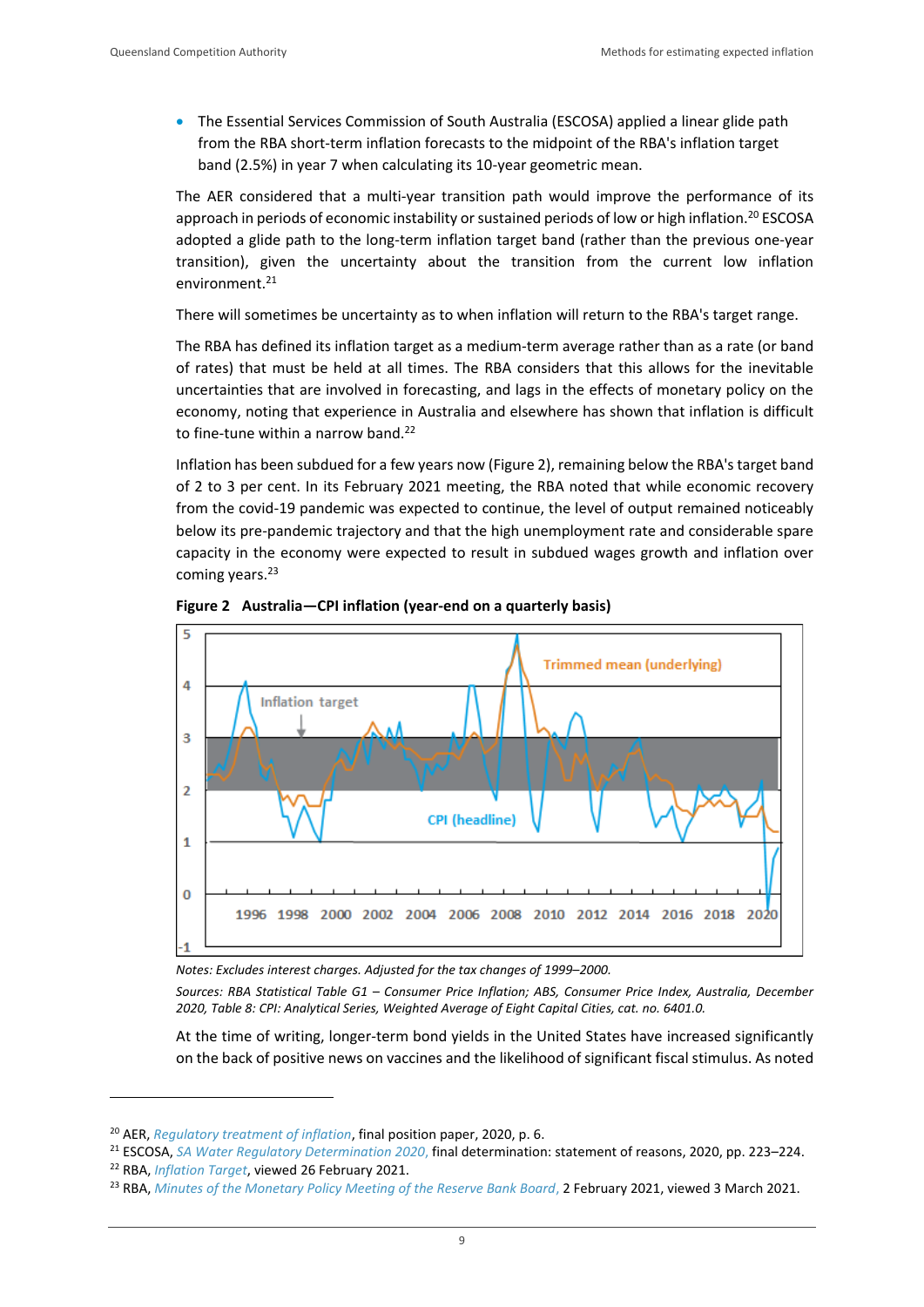by the RBA, this increase in bond yields partly reflects an increase in expected inflation over the medium term, to rates that more closely reflect central banks' targets.<sup>24</sup> However, while there has been a similar increase in the Australia bond market amid the ongoing economic recovery, the RBA considers that it will be some time before the labour market is tight enough to generate wage increases consistent with achieving the inflation target. The RBA expects this not to be achieved until 2024 at the earliest.<sup>25</sup>

There is therefore some uncertainty as to when inflation will return to the target range. There is also some evidence that inflation expectations may be temporarily influenced by changes in the actual rate of inflation<sup>26</sup> suggesting incomplete anchoring of expectations in the shorter term.<sup>27</sup>

### Question 4

If we continue to use short-term RBA forecasts in our forecasting methodology, should we consider using a multi-year transition path to our estimate of long-term inflation expectations? If so, what factors should we consider in our choice of transition path?

Both the AER and ESCOSA set the length of the transition (or glide) path based on when they expected inflation to return to the midpoint of the RBA's inflation target band:

- The AER said that its analysis of proprietary and confidential data supported its conclusion that expected inflation would reach 2.5 per cent by about year 5. $^{28}$
- ESCOSA said that the length of its glide path (ending in 2026–27) was consistent with the Consensus Economics projection of average long-term inflation of around 2.5 per cent over the period 6 to 10 years ahead (i.e. 2026 to 2030) in the RBA's May 2020 Statement on Monetary Policy.<sup>29</sup>

The RBA has previously clarified that the target of inflation averaging between 2 and 3 per cent does not imply that inflation should average the midpoint of 2.5 per cent.<sup>30</sup> The RBA recently noted:

Consensus and market economists' long-term inflation expectations are around 2–2½ per cent and remain consistent with the Bank's medium-term inflation target. $31$ 

If we are seeking to estimate expected inflation over the regulatory term, this may require estimates of expected inflation up to the third (for a 3-year regulatory term) to fifth year ahead. However, there is some uncertainty as to whether, in the short-to-medium term, an anchor of 2.5 per cent remains appropriate. In its March 2021 meeting, the RBA said it did not expect actual inflation to be sustainably within the 2 to 3 per cent target range for at least three years.<sup>32</sup>

<sup>&</sup>lt;sup>24</sup> RBA, *[Statement by Philip Lowe, Governor: Monetary Policy Decision](https://www.rba.gov.au/media-releases/2021/mr-21-03.html)*, media release, 2 March 2021, viewed 3 March 2021.

<sup>25</sup> RBA, *[Statement by Philip Lowe, Governor:](https://www.rba.gov.au/media-releases/2021/mr-21-03.html) Monetary Policy Decision*, media release, 2 March 2021.

<sup>26</sup> See McKibbin, WJ and Panton, AJ, *[Twenty-five Years of Inflation Targeting in Australia: Are There Better](https://www.brookings.edu/wp-content/uploads/2018/07/WP41.pdf)* 

*[Alternatives for the Next 25 Years?,](https://www.brookings.edu/wp-content/uploads/2018/07/WP41.pdf)* Hutchins Centre on Fiscal and Monetary Policy at Brookings Working Paper no. 41, 2018, p. 16.

<sup>&</sup>lt;sup>27</sup> One would expect that if inflation expectations were well-anchored, actual inflation should not influence (or be influenced by) long-term inflation expectations.

<sup>28</sup> AER, *[Regulatory treatment of inflation](https://www.aer.gov.au/system/files/AER%20-%20Final%20position%20paper%20-%20Regulatory%20treatment%20of%20inflation%20-%20December%202020.pdf)*, final position paper, 2020, p. 50.

<sup>29</sup> ESCOSA, *[SA Water Regulatory Determination 2020](https://www.escosa.sa.gov.au/ArticleDocuments/21489/20200611-Water-SAWRD20-FinalDetermination-StatementOfReasons.pdf.aspx?Embed=Y)*, final determination: statement of reasons, 2020, pp. 227–229.

<sup>30</sup> Kearns, J and Lowe, P, '[Overview of the decade](https://www.rba.gov.au/publications/rdp/2011/2011-07/overview-decade.html)', in RBA, *Australia's prosperous 2000s: Housing and the Mining Boom*, Research Discussion Paper (RDP) 2011-07, 2011, viewed 26 February 2021.

<sup>31</sup> RBA, *[Statement on Monetary Policy](https://www.rba.gov.au/publications/smp/2021/feb/pdf/statement-on-monetary-policy-2021-02.pdf)*, February 2021, p. 55.

<sup>32</sup> RBA, *[Minutes of the Monetary Policy Meeting of the Reserve Bank Board](https://www.rba.gov.au/monetary-policy/rba-board-minutes/2021/2021-02-02.html)*, 2 March 2021.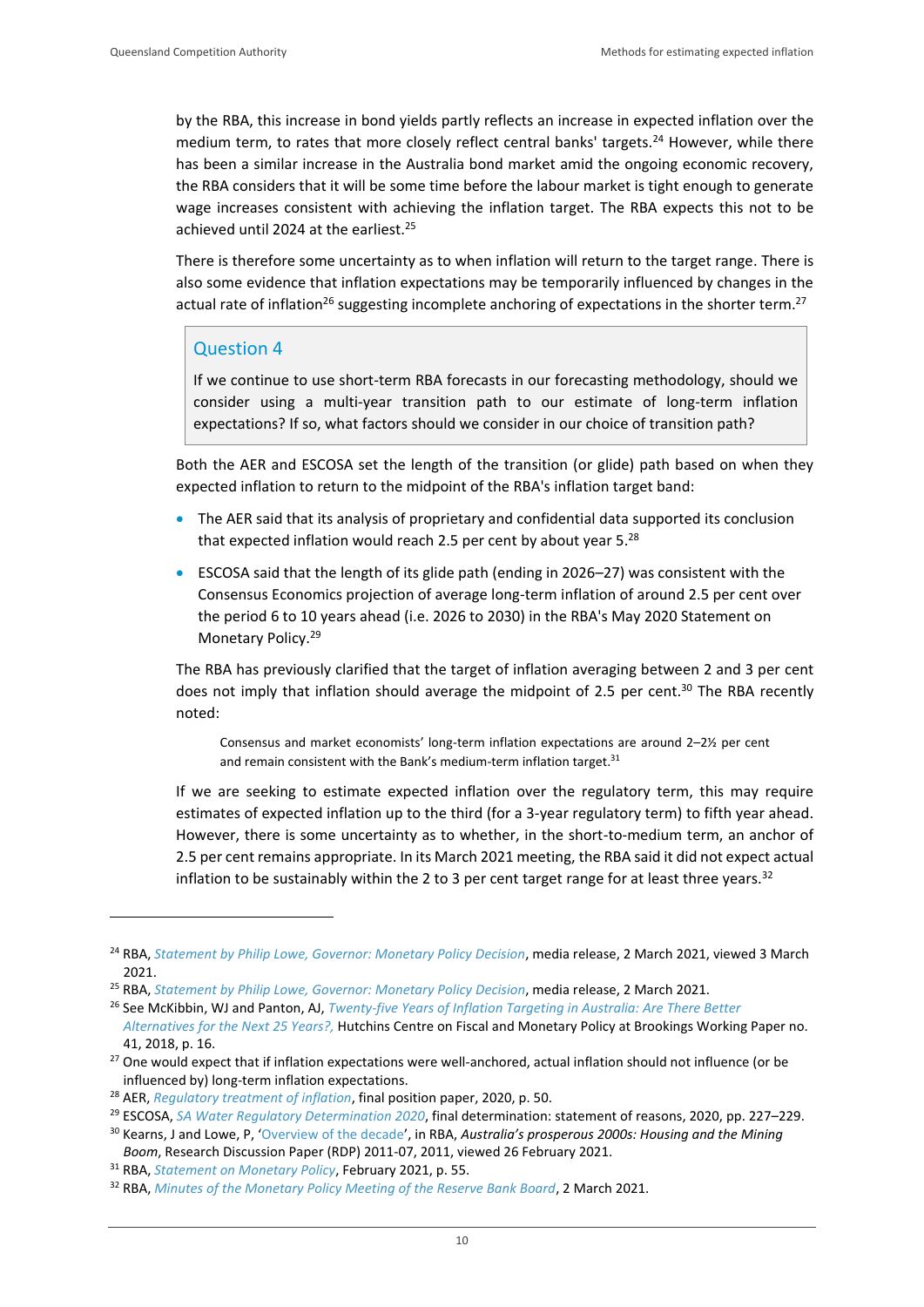### Question 5

How should we derive medium to long-term inflationary expectations, particularly over a shorter forecasting period where expected inflation may not reach the midpoint of the RBA's target range?

#### 3.3.3 Market-based methods

Market-based measures of inflation expectations can be derived from bond or inflation swap data. Market participants have strong and direct incentives to form accurate expectations for inflation, so they are likely to be well informed.

The break-even method can be applied to estimate expected inflation using bond yield data. The break-even inflation rate is derived by applying the Fisher equation<sup>33</sup> to nominal and indexed Commonwealth Government bond yields over a specified averaging period.

Break-even inflation can generally be replicated by stakeholders, as bond yield data is publicly available on the RBA website. However, nominal and indexed bonds with the same maturity dates are typically not available, so interpolation is required.

The fixed price of an inflation swap can also provide a market-based estimate of long-term inflation expectations. In an inflation swap, counterparties agree to exchange payments that are linked to the predetermined fixed inflation rate and actual inflation rate. CPI is the reference for the actual inflation rate used for the inflation swap, and the fixed price paid (the swap rate) can be interpreted as a forecast of inflation.

Inflation swaps are not transacted through organised exchanges, so comprehensive data is not readily available. Estimates may not be representative, as inflation swaps may reflect the views of a small number of market makers. Given that this market is not particularly active, prices may not always be based on actual transactions.<sup>34</sup>

In previous reviews we noted biases that may be incorporated in market-based measures. $35$ Market-based estimates include an inflation risk premium<sup>36</sup>, which may cause inflation expectations to be biased upwards or downwards. There is evidence that the inflation risk premium varies over time, which makes it hard to predict and account for it in calculations. Indexed bonds may include a liquidity risk premium<sup>37</sup>, which may bias inflation expectations downwards using the break-even method.

#### Question 6

Should we consider the use of market-based measures of inflation expectations as either the primary estimation method or to derive long-term inflationary expectations?

 $33$  The Fisher equation outlines the relationship between the nominal rate of return, inflation and the real rate of return.

<sup>34</sup> Moore, A, *[Measures of Inflation Expectations in Australia](https://www.rba.gov.au/publications/bulletin/2016/dec/pdf/rba-bulletin-2016-12-measures-of-inflation-expectations-in-australia.pdf)*, RBA Bulletin, December 2016, pp. 27–29.

<sup>35</sup> QCA, *[Aurizon Network's 2017 access undertaking](https://www.qca.org.au/wp-content/uploads/2019/05/34327_Final-decision-1.pdf)*, decision, 2018, pp. 52–55; *[Queensland Rail's 2020 access](https://www.qca.org.au/wp-content/uploads/2019/05/qca-qr-2020-dau-decision-and-secondary-undertaking-notice.pdf)  [undertaking](https://www.qca.org.au/wp-content/uploads/2019/05/qca-qr-2020-dau-decision-and-secondary-undertaking-notice.pdf)*, decision, 2020, p. 76.

<sup>&</sup>lt;sup>36</sup> An investor who is risk averse would require a positive (or if expectations are deflationary, a negative) risk premium on nominal bonds (which carry inflation risk) as compared to indexed bonds to be indifferent between the two. The fixed price of an inflation swap also includes an inflation risk premium.

<sup>&</sup>lt;sup>37</sup> This represents the risk to investors of lower certainty of selling the asset quickly without affecting the price since the market for indexed bonds is comparatively illiquid when compared to the market for nominal bonds.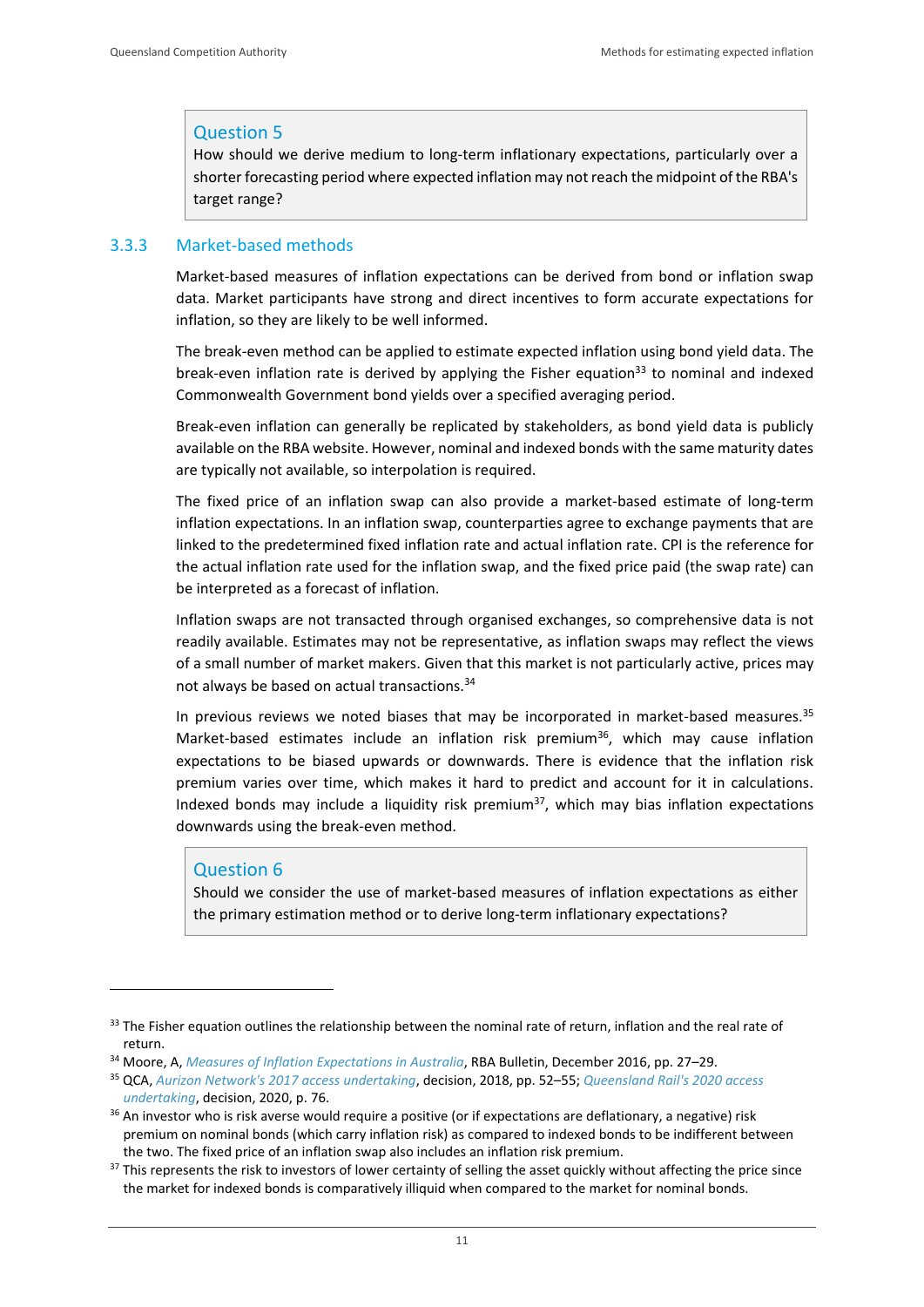# <span id="page-15-0"></span>4 OTHER METHODOLOGICAL ISSUES

## <span id="page-15-1"></span>4.1 Measure of inflation

Under our standard approach to the treatment of inflation, the initial real rate of return is adjusted for actual (ex post) inflation outcomes by indexing the RAB by actual inflation. The RAB therefore represents the recovery of financial investment, as opposed to the value of physical capital reflecting the productive capacity of the assets. Consistent with this view, regulators in Australia generally index the RAB in terms of CPI inflation rather than asset-specific cost indices.<sup>38</sup>

The RBA produces forecasts of two key measures of CPI inflation—CPI (or 'headline') and trimmed mean inflation. CPI is the RBA's forecasts of the Australian Bureau of Statistics' (ABS's) national, all groups, CPI.

Trimmed mean inflation is the RBA's key forecast of underlying inflation. It seeks to reduce the impact of irregular or temporary price changes in the components of the CPI. This estimate is derived by:

- ranking the expenditure classes of goods and services in the CPI in order of their quarterly price changes (in seasonally adjusted terms)
- using the weighted average of the percentage changes from the middle 70 per cent of the distribution of rankings, with expenditure classes at the lower and upper ends 'trimmed'.

#### Question 7

If we continue to use RBA forecasts in our estimation methodology, are there certain circumstances where the RBA's trimmed mean forecast should be used?

### <span id="page-15-2"></span>4.2 National or state capital inflation

In our recent reviews we used the national estimate of expected CPI inflation for forecast RAB indexation, the inflationary gain adjustment, and for escalation of some input cost components. We have, though, also used other Brisbane-based measures for some cost escalation factors such as the wage price index.<sup>39</sup>

However, we have generally accepted Brisbane CPI as an appropriate measure to index the RAB over the regulatory period to reflect actual inflation, except for the use of national CPI under previous access undertakings for DBCT Management.<sup>40</sup> However, other regulators tend to use national CPI for actual inflation when indexing RAB over the regulatory period.

### Question 8

When using expected inflation measures for the different purposes in revenue and price modelling, are there local considerations that could make the Brisbane CPI preferable to the national CPI?

<sup>&</sup>lt;sup>38</sup> Similarly, regulators in the UK (such as Ofwat and Ofgem) escalate the RAB using the UK's retail price index.

<sup>39</sup> For example, see QCA, *[Rural irrigation price review 2020](https://www.qca.org.au/project/rural-water/irrigation-price-investigations/)–24*, final report, 2020.

<sup>40</sup> QCA, *[Aurizon Network's 2017 access undertaking,](https://www.qca.org.au/wp-content/uploads/2019/05/34327_Final-decision-1.pdf)* decision, 2018; QCA, *[Queensland Rail's 2020 access undertaking,](https://www.qca.org.au/wp-content/uploads/2019/05/qca-qr-2020-dau-decision-and-secondary-undertaking-notice.pdf)* decision, 2020; QCA, *[Seqwater Bulk Water Price Review](https://www.qca.org.au/wp-content/uploads/2019/05/33446_Final-report-1.pdf)*, final report, 2018, pp. 53–54; QCA*[, DBCT Management's](https://www.qca.org.au/wp-content/uploads/2019/05/31145_DBCT2015DAUFINALDECISION-1.pdf)  [2015 draft access undertaking](https://www.qca.org.au/wp-content/uploads/2019/05/31145_DBCT2015DAUFINALDECISION-1.pdf)*, final decision, 2016, p. 163.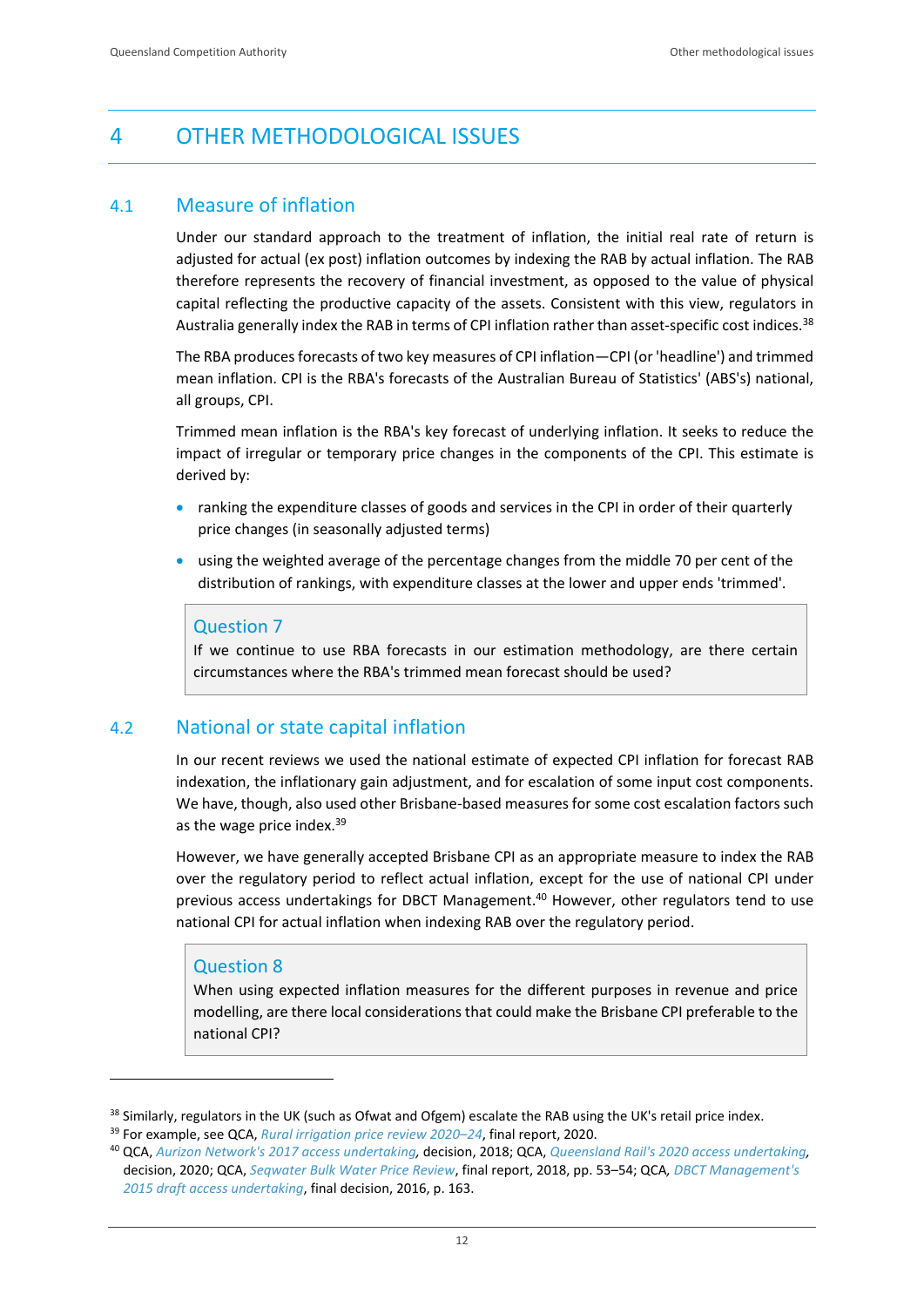# <span id="page-16-0"></span>**GLOSSARY**

| <b>ABS</b>    | <b>Australian Bureau of Statistics</b>                  |
|---------------|---------------------------------------------------------|
| <b>ACCC</b>   | <b>Australian Competition and Consumer Commission</b>   |
| <b>AER</b>    | Australian Energy Regulator                             |
| capex         | capital expenditure                                     |
| <b>CPI</b>    | consumer price index                                    |
| <b>ESC</b>    | <b>Essential Services Commission</b>                    |
| <b>ESCOSA</b> | <b>Essential Services Commission of South Australia</b> |
| <b>ERAWA</b>  | Economic Regulatory Authority, Western Australia        |
| <b>GAWB</b>   | Gladstone Area Water Board                              |
| <b>ICRC</b>   | Independent Competition and Regulatory Commission       |
| IMF           | <b>International Monetary Fund</b>                      |
| <b>IPART</b>  | Independent Pricing and Regulatory Tribunal             |
| opex          | operating expenditure                                   |
| QCA           | Queensland Competition Authority                        |
| RAB           | regulatory asset base                                   |
| <b>RBA</b>    | Reserve Bank of Australia                               |
| <b>WACC</b>   | weighted average cost of capital                        |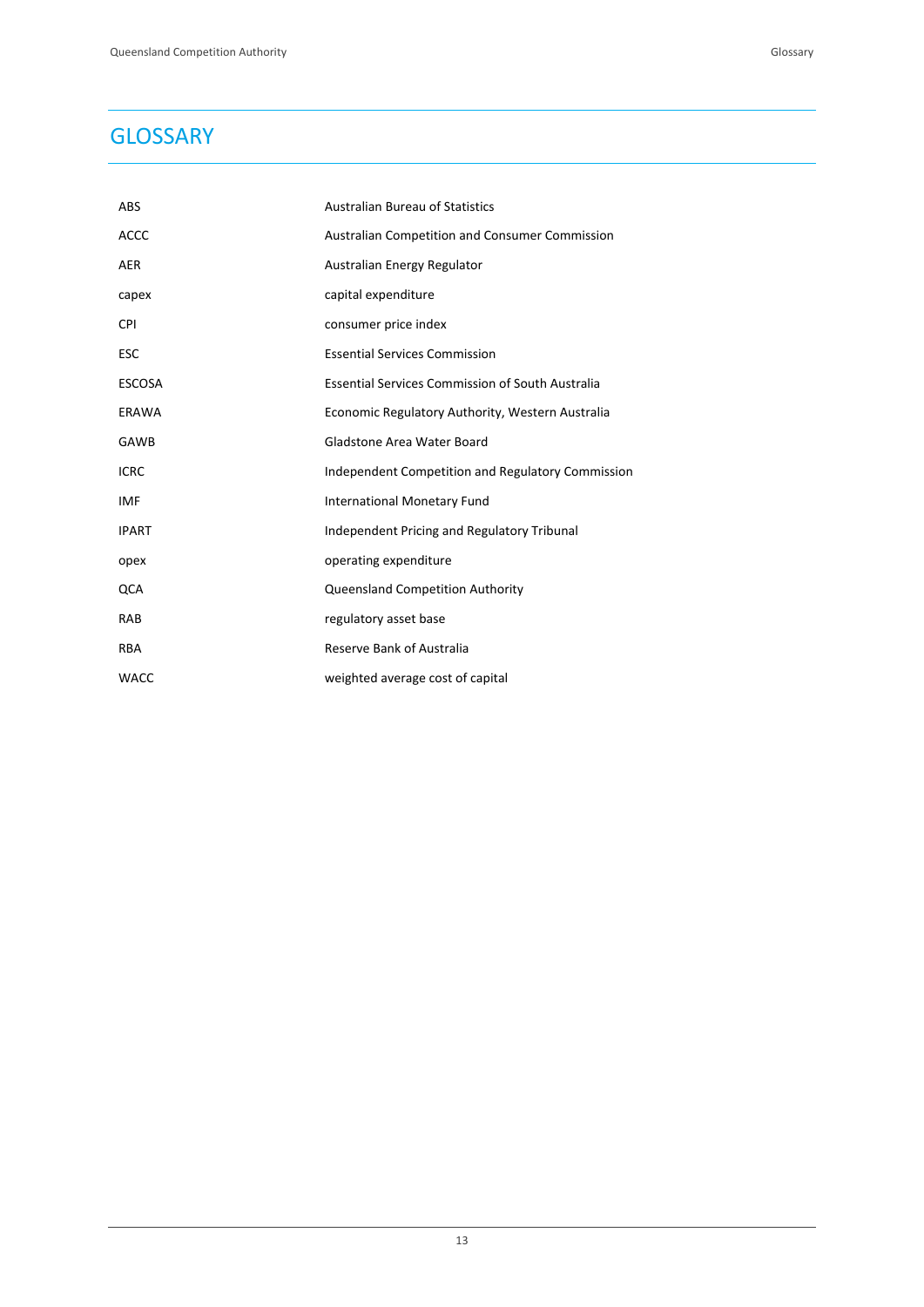# <span id="page-17-0"></span>APPENDIX A: FORECASTING METHODS USED BY OTHER REGULATORS

The table below summarises the inflation forecasting methods recently used by other Australian regulators.

|  |  | Table 3 Inflation forecasting methods used by other regulators |  |  |  |  |
|--|--|----------------------------------------------------------------|--|--|--|--|
|--|--|----------------------------------------------------------------|--|--|--|--|

| <b>Regulator</b> | Approach                                                                                                                                                                                                                                                                                                                              |
|------------------|---------------------------------------------------------------------------------------------------------------------------------------------------------------------------------------------------------------------------------------------------------------------------------------------------------------------------------------|
| QCA              | Our approach in recent reviews has been to derive the 10-year geometric mean of the RBA's<br>short-term CPI forecasts with an immediate transition to the midpoint of RBA's target band (2.5<br>per cent) for the remaining years of the adopted inflation term.                                                                      |
| <b>AER</b>       | In the final position paper on its inflation treatment in December 2020, AER decided to estimate<br>expected inflation as the 5-year geometric mean of 1-year and 2-year forecasts from the RBA's<br>Statement on Monetary Policy with 3-year linear glide path (i.e. until year 5) to the midpoint of<br>the RBA target band (2.5%). |
| <b>ESCOSA</b>    | In its review of prices for SA Water from 1 July 2020, ESCOSA estimated expected inflation as the<br>10-year geometric mean of 1-year and 2-year forecasts from the RBA's Statement on Monetary<br>Policy with 5-year linear glide path (i.e. until year 7) to the midpoint of the RBA target band<br>$(2.5\%).$                      |
| <b>IPART</b>     | In its review of prices for Sydney Water from 1 July 2020, IPART estimated expected inflation as<br>the 4-year geometric mean of 1-year forecast from the RBA's Statement on Monetary Policy<br>with immediate transition to the midpoint of the RBA target band (2.5%).                                                              |
| <b>ESC</b>       | In its final decision for its 2020 water price review for Western Water, ESC estimated expected<br>inflation based on the midpoint of:                                                                                                                                                                                                |
|                  | • the 10-year geometric mean of the RBA forecast CPI for one year and two years ahead and<br>the midpoint of the RBA target inflation band from 3 to 10 years ahead                                                                                                                                                                   |
|                  | the 'bond breakeven' inflation rate was implied by the difference between the yields on 10-<br>$\bullet$<br>year nominal and indexed (inflation-linked) Commonwealth Government Securities.                                                                                                                                           |
| ERAWA            | ERAWA generally applies the break-even method to estimate expected inflation, using the Fisher<br>equation and the observed yields of nominal and indexed Treasury bonds.                                                                                                                                                             |
| <b>ICRC</b>      | In the draft report for its review of WACC methodologies, ICRC proposed to adopt the AER's<br>approach to forecasting inflation.                                                                                                                                                                                                      |
|                  | In its 2018 review of Icon Water, ICRC used the midpoint of the RBA's target band for inflation of<br>2 to 3 per cent to determine a forecast inflation rate of 2.5 per cent.                                                                                                                                                         |

*Sources: AER, [Regulatory treatment of inflation,](https://www.aer.gov.au/system/files/AER%20-%20Final%20position%20paper%20-%20Regulatory%20treatment%20of%20inflation%20-%20December%202020.pdf) final position paper, 2020, p. 6; IPART, [Review of our WACC method,](https://www.ipart.nsw.gov.au/files/sharedassets/website/shared-files/investigation-administrative-legislative-requirements-sea-wacc-methodology-2017/final-report-review-of-our-wacc-method-february-2018.pdf) final report, 2018, pp. 76–80; IPART[, Review of prices for Sydney Water from 1 July 2020,](https://www.ipart.nsw.gov.au/files/sharedassets/website/shared-files/pricing-reviews-water-services-metro-water-prices-for-sydney-water-corporation-from-1-july-2020/legislative-requirements-prices-for-sydney-water-corporation-from-1-july-2020/final-report-review-of-prices-for-sydney-water-june-2020.pdf) final report, 2020, pp. 65–72; ESC[, Western](https://www.esc.vic.gov.au/sites/default/files/documents/FDP%20-%20Western%20Water%20final%20decision%202020%20price%20review%20June%202020.pdf)  Water final decision—[2020 Water Price Review,](https://www.esc.vic.gov.au/sites/default/files/documents/FDP%20-%20Western%20Water%20final%20decision%202020%20price%20review%20June%202020.pdf) 2020, p. 9; ESCOSA, [SA Water Regulatory Determination 2020,](https://www.escosa.sa.gov.au/ArticleDocuments/21489/20200611-Water-SAWRD20-FinalDetermination-StatementOfReasons.pdf.aspx?Embed=Y) final determination: statement of reasons, 2020, pp. 223–229; ERAWA, [2018 and 2019 Weighted Average Cost of Capital, For the](https://www.erawa.com.au/cproot/20655/2/2018-and-2019-Rail-WACC-Final-Determination.PDF)  [Freight and Urban Networks, and the Pilbara Railways,](https://www.erawa.com.au/cproot/20655/2/2018-and-2019-Rail-WACC-Final-Determination.PDF) final determination, 2019, pp. 79–80; ICRC, [Regulated water and](https://www.icrc.act.gov.au/__data/assets/pdf_file/0019/1250236/Report-1-of-2018-Final-Report-Water-Sewerage-Services-2018-23.pdf)  [sewerage services prices 2018](https://www.icrc.act.gov.au/__data/assets/pdf_file/0019/1250236/Report-1-of-2018-Final-Report-Water-Sewerage-Services-2018-23.pdf)–23, final report, 2018, p. 107; ICRC[, Review of Methodologies for the Weighted Average Cost](https://www.icrc.act.gov.au/__data/assets/pdf_file/0007/1697839/WACC-draft-report-main-document-FINAL.pdf)  [of Capital,](https://www.icrc.act.gov.au/__data/assets/pdf_file/0007/1697839/WACC-draft-report-main-document-FINAL.pdf) Report 1 of 2021, draft report, 2021, p. 44.*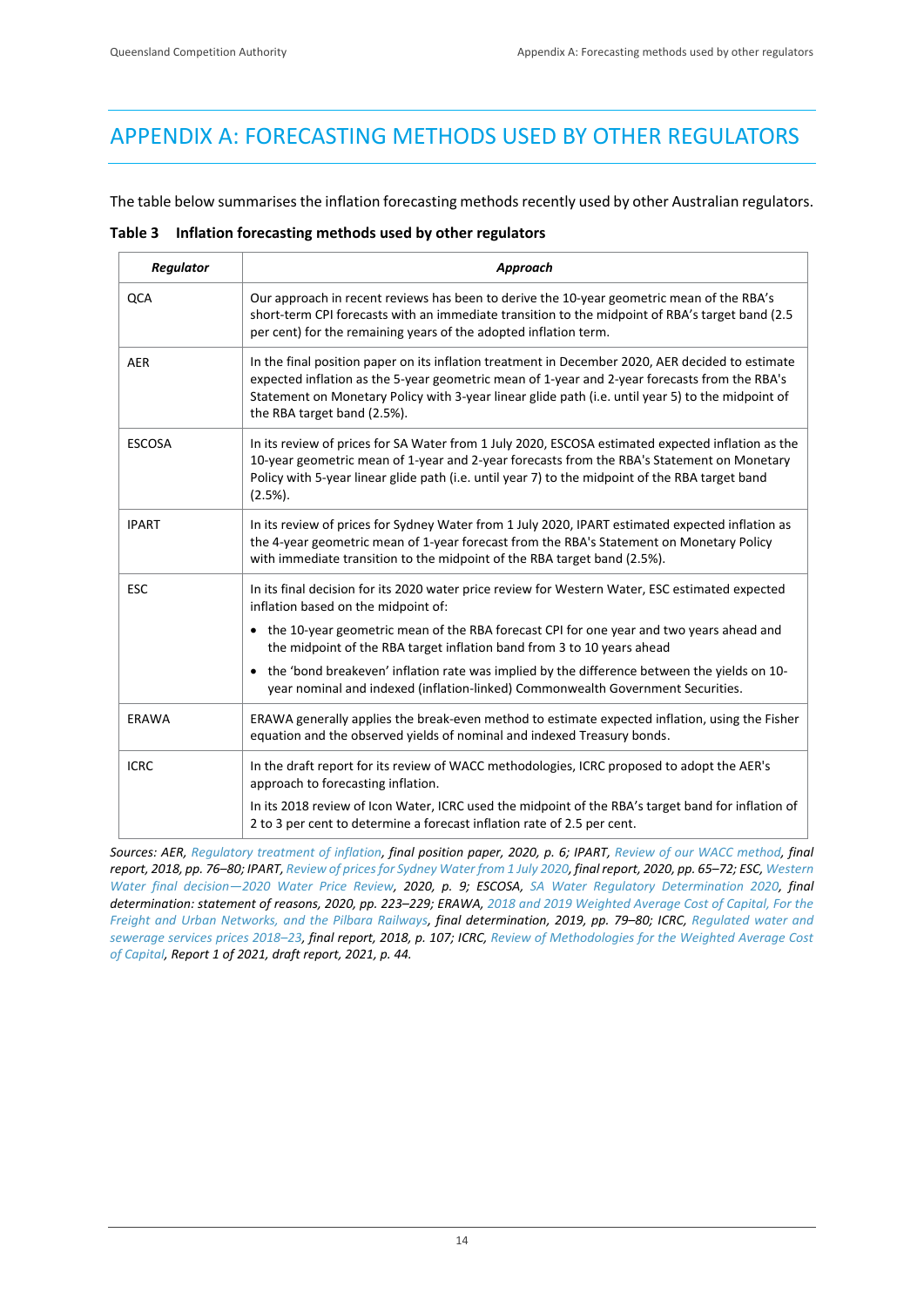# <span id="page-18-0"></span>**REFERENCES**

- Adeney, R, Arsov, I and Evans, R, *[Inflation Expectations in Advanced Economies](https://www.rba.gov.au/publications/bulletin/2017/mar/pdf/bu-0317-4-inflation-expectations-in-advanced-economies.pdf)*, Reserve Bank of Australia (RBA) Bulletin, March 2017.
- Australian Energy Regulator (AER), *[Regulatory treatment of inflation](https://www.aer.gov.au/system/files/AER%20-%20Final%20position%20paper%20-%20Regulatory%20treatment%20of%20inflation%20-%20December%202020.pdf)*, final position, 2020.
- Economic Regulation Authority, Western Australia (ERAWA), *[2018 and 2019 Weighted Average Cost of](https://www.erawa.com.au/cproot/20655/2/2018-and-2019-Rail-WACC-Final-Determination.PDF)  [Capital, For the Freight and Urban Networks, and the Pilbara Railways](https://www.erawa.com.au/cproot/20655/2/2018-and-2019-Rail-WACC-Final-Determination.PDF)*, final determination, 2019.
- –––*[Final Decision on Proposed Revisions to the Access Arrangement for the Western Power Network](https://www.erawa.com.au/cproot/19491/2/WP%20AA4%20Final%20Decision%20Appendix%205%20-%20Return%20on%20Regulated%20Capital%20Base.PDF)*, Appendix 5: Return on Regulated Asset Base, 2018.
- –––*[Final Rate of Return Guidelines, Meeting the requirements of the National Gas Rules](https://www.erawa.com.au/cproot/19968/2/2018%20Final%20Gas%20Rate%20of%20Return%20Guidelines.PDF)*, 2018.
- Ellis, L, *[Letter re: Regulatory treatment of inflation expectations](https://www.aer.gov.au/system/files/Letter%20from%20the%20RBA%20to%20AER%20-%2025%20July%202017.pdf)*, 5 July 2017.

Essential Services Commission (ESC), *[Western Water final decision](https://www.esc.vic.gov.au/sites/default/files/documents/FDP%20-%20Western%20Water%20final%20decision%202020%20price%20review%20June%202020.pdf)—2020 Water Price Review*, 2020.

- Essential Services Commission of South Australia (ESCOSA), S*[A Water Regulatory Determination 2020](https://www.escosa.sa.gov.au/ArticleDocuments/21489/20200611-Water-SAWRD20-FinalDetermination-StatementOfReasons.pdf.aspx?Embed=Y)*, Final Determination: Statement of reasons, 2020.
- –––*[Treatment of inflation in the regulatory rate of return](https://www.escosa.sa.gov.au/ArticleDocuments/11293/20190606-SAWRD20-GuidancePaper6-InflationForecastingMethodology.pdf.aspx?Embed=Y)*, technical paper, 2019.
- Independent Competition and Regulatory Commission (ICRC), *[Review of Methodologies for the Weighted](https://www.icrc.act.gov.au/__data/assets/pdf_file/0007/1697839/WACC-draft-report-main-document-FINAL.pdf)  [Average Cost of Capital](https://www.icrc.act.gov.au/__data/assets/pdf_file/0007/1697839/WACC-draft-report-main-document-FINAL.pdf)*, Report 1 of 2021, draft report, 2021.
- –––*[Regulated water and sewerage services prices 2018](https://www.icrc.act.gov.au/__data/assets/pdf_file/0019/1250236/Report-1-of-2018-Final-Report-Water-Sewerage-Services-2018-23.pdf)–23*, final report, 2018.
- Independent Pricing and Regulatory Tribunal (IPART), *[Review of prices for Sydney Water from 1 July 2020](https://www.ipart.nsw.gov.au/files/sharedassets/website/shared-files/pricing-reviews-water-services-metro-water-prices-for-sydney-water-corporation-from-1-july-2020/legislative-requirements-prices-for-sydney-water-corporation-from-1-july-2020/final-report-review-of-prices-for-sydney-water-june-2020.pdf)*, final report, 2020.
- –––*[Review of our WACC method](https://www.ipart.nsw.gov.au/files/sharedassets/website/shared-files/investigation-administrative-legislative-requirements-sea-wacc-methodology-2017/final-report-review-of-our-wacc-method-february-2018.pdf)*, final report, 2018.
- Kearns, J and Lowe, P, *[Australia's prosperous 2000s: Housing and the Mini](https://www.rba.gov.au/publications/confs/2011/pdf/kearns-lowe.pdf)ng Boom*, RBA Research Discussion Paper (RDP) 2011-07, 2011, viewed 26 February 2021.
- Lally, M, *[Review of the AER's Inflation Forecasting Methodology](https://www.aer.gov.au/system/files/Dr%20Martin%20Lally%20-%20Review%20of%20the%20AERs%20inflation%20forecasting%20methodology%20-%208%20July%202020.pdf)*, 2020.
- McKibbin, WJ and Panton, AJ, *[Twenty-five Years of Inflation Targeting in Australia: Are There Better](https://www.brookings.edu/wp-content/uploads/2018/07/WP41.pdf)  [Alternatives for the Next 25 Years?,](https://www.brookings.edu/wp-content/uploads/2018/07/WP41.pdf)* Hutchins Centre on Fiscal and Monetary Policy at Brookings Working Paper no. 41, July 2018.
- Moore, A, *[Measures of Inflation Expectations in Australia](https://www.rba.gov.au/publications/bulletin/2016/dec/pdf/rba-bulletin-2016-12-measures-of-inflation-expectations-in-australia.pdf)*, RBA Bulletin, December 2016.
- Norman, D and Richards, A, *[Modelling inflation in Australia](https://www.rba.gov.au/publications/rdp/2010/pdf/rdp2010-03.pdf)*, RBA Research Discussion Paper 2010-03, June 2010.
- Queensland Competition Authority (QCA), *[Gladstone Area Water Board price monitoring 2020](https://www.qca.org.au/wp-content/uploads/2020/06/part-a-overview-final.pdf)–25*, Part A: Overview, final report, 2020.
- –––*[Queensland Rail 2020 draft access undertaking](https://www.qca.org.au/wp-content/uploads/2019/05/qca-qr-2020-dau-decision-and-secondary-undertaking-notice.pdf)*, decision, 2020.
- –––*[Rural irrigation price review 2020](https://www.qca.org.au/project/rural-water/irrigation-price-investigations/)–24*, final report, 2020.
- –––*[Aurizon Network's 2017 draft access undertaking](https://www.qca.org.au/wp-content/uploads/2019/05/34327_Final-decision-1.pdf)*, decision, 2018.